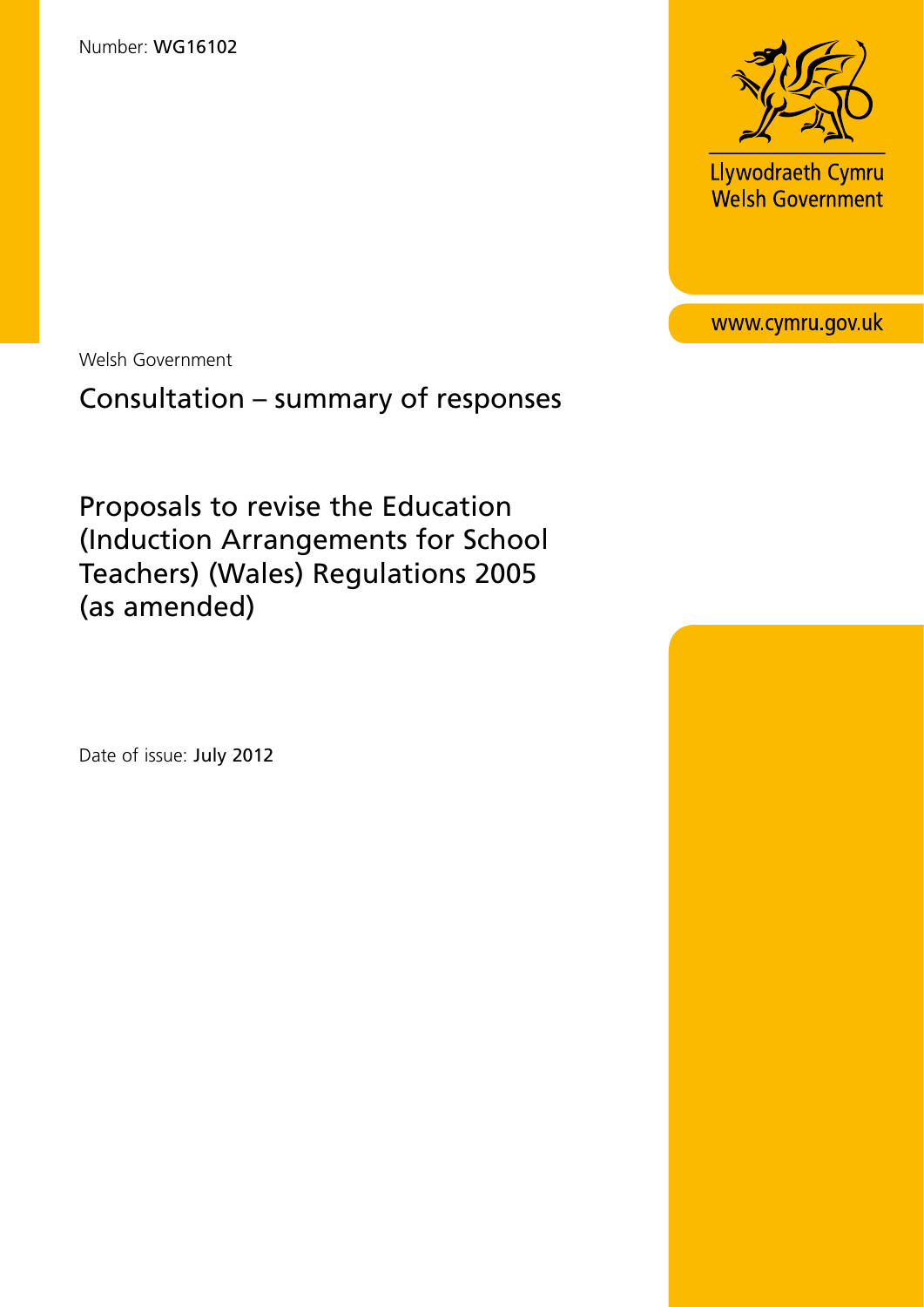Proposals to revise the Education (Induction Arrangements for School Teachers) (Wales) Regulations 2005 (as amended)

- **Audience** Newly qualified teachers; external mentors; school-based mentors; headteachers; appropriate bodies/local authorities; consortium coordinators; chairs of governors; independent schools; further education institutions; supply agencies; initial teacher training institutions; Estyn.
- **Overview** This document summarises the responses received to a consultation on the Welsh Government's proposals to revise the Education (Induction Arrangements for School Teachers) (Wales) Regulations in order to develop a robust, high-quality and nationally consistent approach to induction for all newly qualified teachers across Wales, and to provide greater flexibility in order to allow supply teachers to complete their induction period in Wales.
- **Action** None for information only.
- **required**
- **Further** School Standards and Delivery Division **information** Department for Education and Skills Welsh Government Cathays Park Cardiff CF10 3NQ
	- e-mail: inductioninfo@wales.gsi.gov.uk
- **Additional** Both this document and the consultation documents can be **copies** accessed on the Welsh Government's website at www.wales.gov.uk/consultations
- **Related** *Induction for newly qualified teachers in Wales (revised* **documents** *September 2012)* (2012)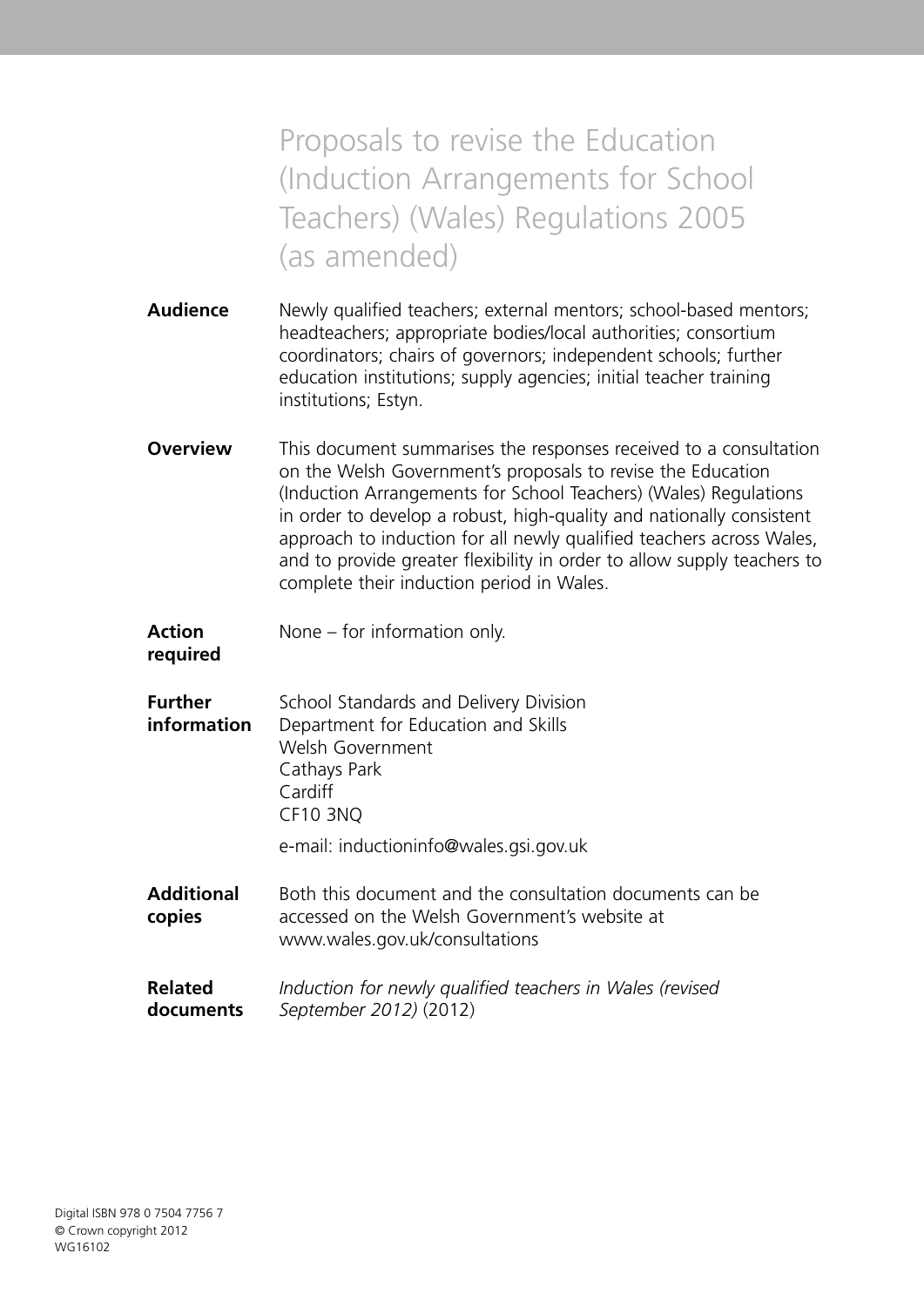# **Contents**

| Introduction and overview                                |    |
|----------------------------------------------------------|----|
| The consultation process                                 |    |
| Responses to the consultation questions and our response | 3  |
| Next steps                                               | 24 |
| Annex: full list of respondents                          | 25 |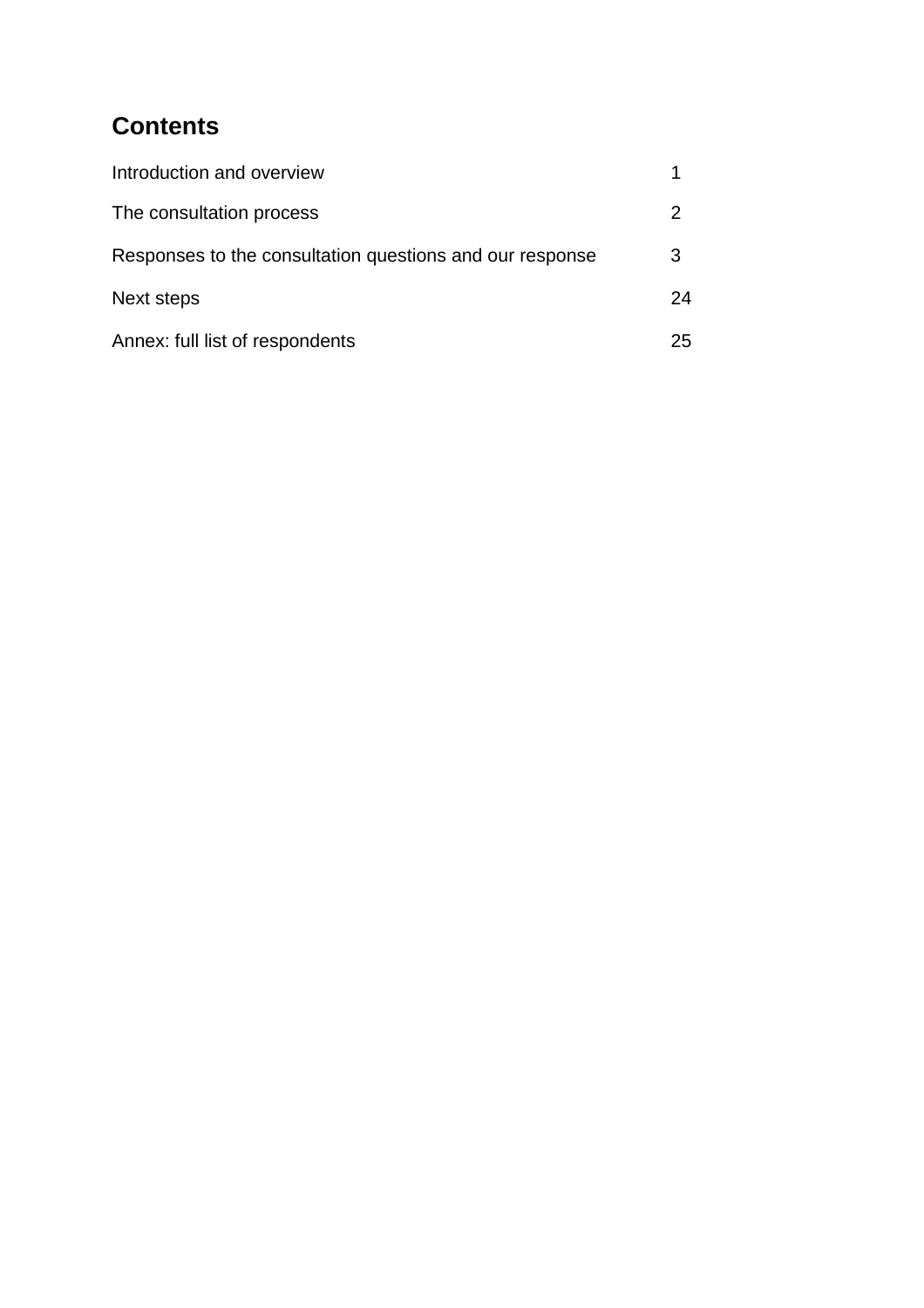## **Introduction and overview**

The Welsh Government issued a consultation paper on proposals to revise the Education (Induction Arrangements for School Teachers) (Wales) (Amendment) Regulations 2012 in order to develop a robust, high quality and nationally consistent approach to induction for all newly qualified teachers across Wales, and to provide greater flexibility in order to allow supply teachers to complete their induction period in Wales.

The consultation was launched on 3 April 2012 and was open for responses until 29 May 2012. A total of 11 questions were set out in a pro-forma style document.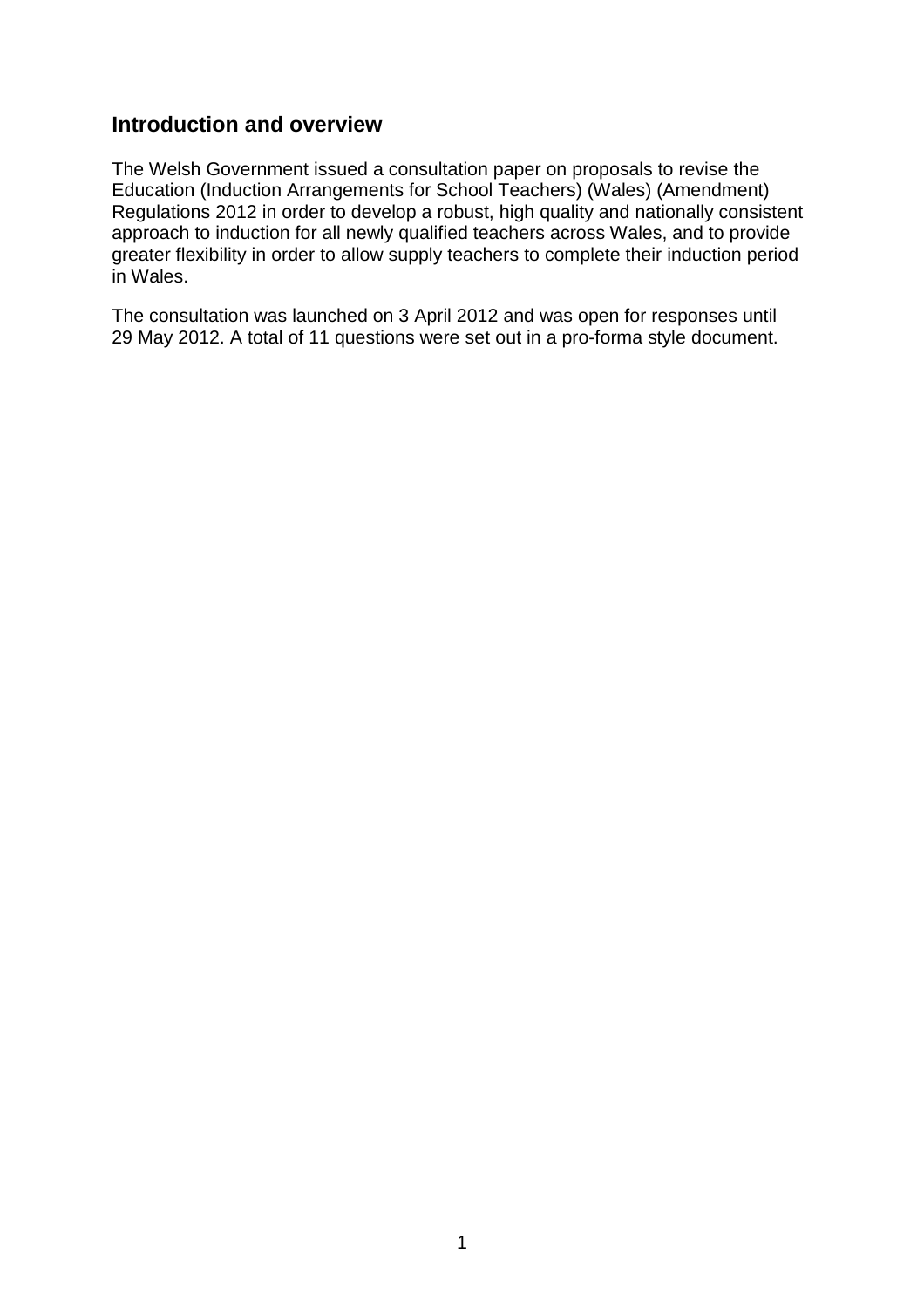## **The consultation process**

Views were sought from stakeholder groups to inform the proposed policy changes. This report summarises the comments received during the public consultation process together with our response.

In total, 58 responses were received, several of which included very detailed suggestions for potential improvements to the draft regulations. The responses represented organisation groups as follows:

| Schools and education providers      | 21 |
|--------------------------------------|----|
| <b>Teacher Unions</b>                | 5  |
| Local Government and national bodies | 18 |
| Individuals                          | 14 |

A synopsis of the main points raised are outlined below, grouped by stakeholder response where possible, along with the Welsh Government response. A list of all respondents is provided in Annex A.

Some comments were outside the scope of the consultation, and although every effort was made to link these responses to the key themes of the consultation this was not always possible. However, the essence of all such comments has been fully considered.

The consultation document and response pro-forma adopted for this consultation can be found in the Education and Skills section (closed consultations) on the Welsh Government's website at:

<http://wales.gov.uk/consultations/education/inductionregulations/?lang=en>

We would like to take this opportunity to thank everyone who responded to the consultation for their contribution.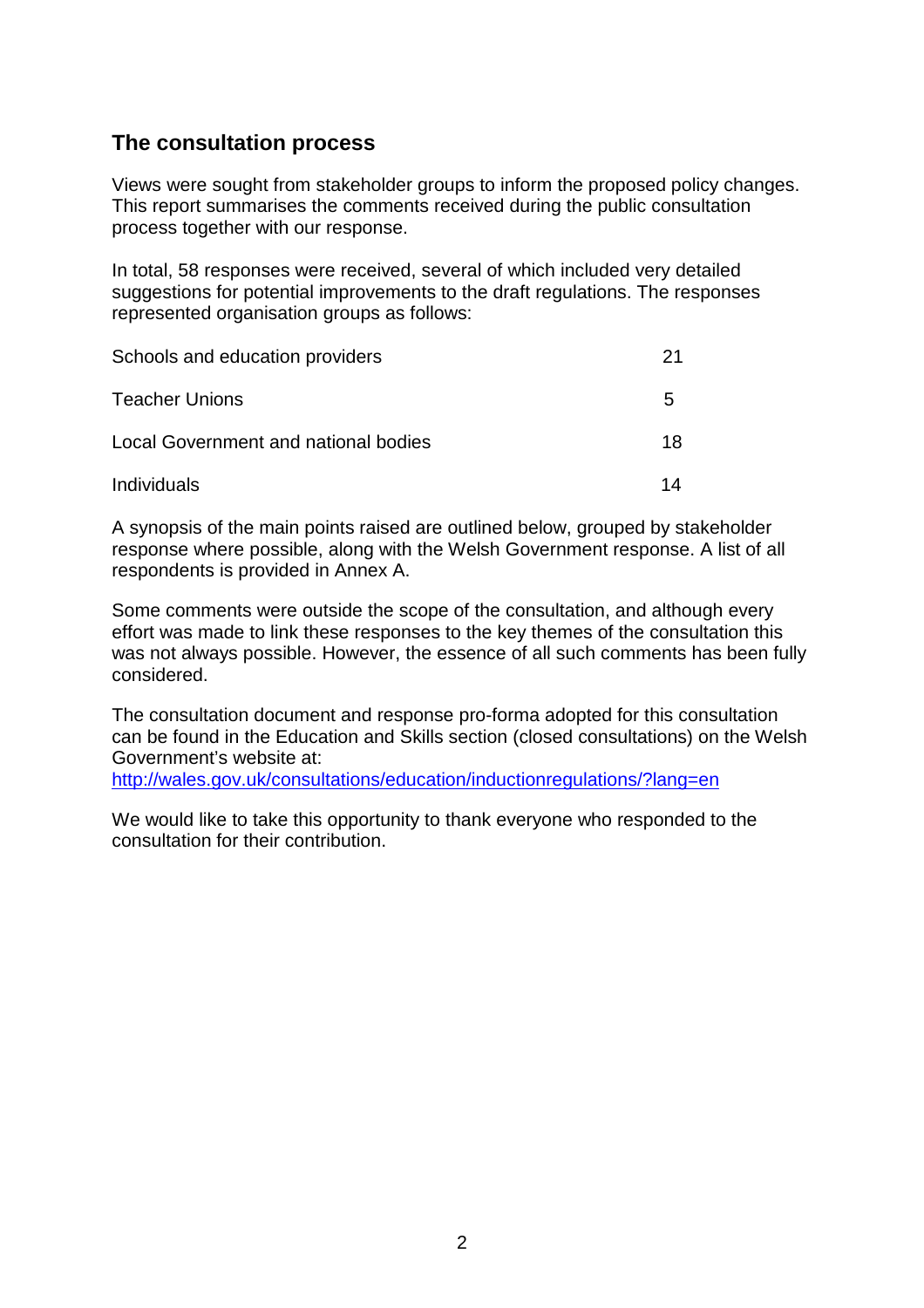## **Responses to the consultation questions and our response**

| Responses by Sector (%)                        |              | Q1  | Q <sub>2</sub> | Q3  | Q4  | Q5  | Q6  | Q7  | Q8    | Q9  |
|------------------------------------------------|--------------|-----|----------------|-----|-----|-----|-----|-----|-------|-----|
| Schools, ITT and<br><b>Education Providers</b> | Yes          | 21% | 18%            | 17% | 17% | 29% | 4%  | 24% | 21%   | 10% |
|                                                | <b>No</b>    | 7%  | 12%            | 12% | 3%  | 0%  | 20% | 2%  | 5%    | 7%  |
|                                                | <b>DNA</b> * | 7%  | 7%             | 7%  | 16% | 9%  | 10% | 10% | 10%   | 19% |
| <b>Teacher Unions</b>                          | Yes          | 9%  | 5%             | 7%  | 9%  | 7%  | 2%  | 9%  | 7%    | 7%  |
|                                                | <b>No</b>    | 0%  | 0%             | 0%  | 0%  | 0%  | 2%  | 0%  | $0\%$ | 0%  |
|                                                | <b>DNA</b>   | 0%  | 3%             | 2%  | 0%  | 2%  | 5%  | 0%  | 2%    | 2%  |
| <b>Local Government,</b>                       | Yes          | 21% | 7%             | 16% | 22% | 28% | 14% | 22% | 26%   | 10% |
| <b>National bodies</b>                         | <b>No</b>    | 3%  | 14%            | 5%  | 0%  | 0%  | 9%  | 2%  | 0%    | 5%  |
|                                                | <b>DNA</b>   | 7%  | 10%            | 10% | 9%  | 3%  | 9%  | 7%  | 5%    | 16% |
| <b>Individuals</b>                             | Yes          | 17% | 10%            | 12% | 12% | 16% | 9%  | 17% | 14%   | 3%  |
|                                                | <b>No</b>    | 5%  | 10%            | 9%  | 3%  | 3%  | 12% | 0%  | 5%    | 10% |
|                                                | <b>DNA</b>   | 2%  | 4%             | 3%  | 9%  | 3%  | 4%  | 7%  | 5%    | 10% |
|                                                | Yes          | 68% | 40%            | 52% | 60% | 80% | 29% | 72% | 68%   | 31% |
| Total                                          | No           | 16% | 36%            | 26% | 7%  | 3%  | 43% | 4%  | 10%   | 22% |
|                                                | <b>DNA</b>   | 16% | 24%            | 22% | 33% | 17% | 28% | 24% | 22%   | 47% |

## **\*DNA – did not answer yes or no**

## **Question 1**

Do you agree that all periods of employment as a teacher after 1 September 2012 of at least one school session or more should be counted towards completion of the induction period?

## **General overview**

68% Yes 16% No 16% DNA

Many respondents welcomed this proposal which they felt would help to address the difficulties posed by today's climate of unemployment and lessen the pressure on NQTs to complete suitable periods during the first five years.

Concern was expressed that it may be hard for short term supply teachers to gain the opportunity for professional development and support and for them to provide the evidence that they need to meet the standards.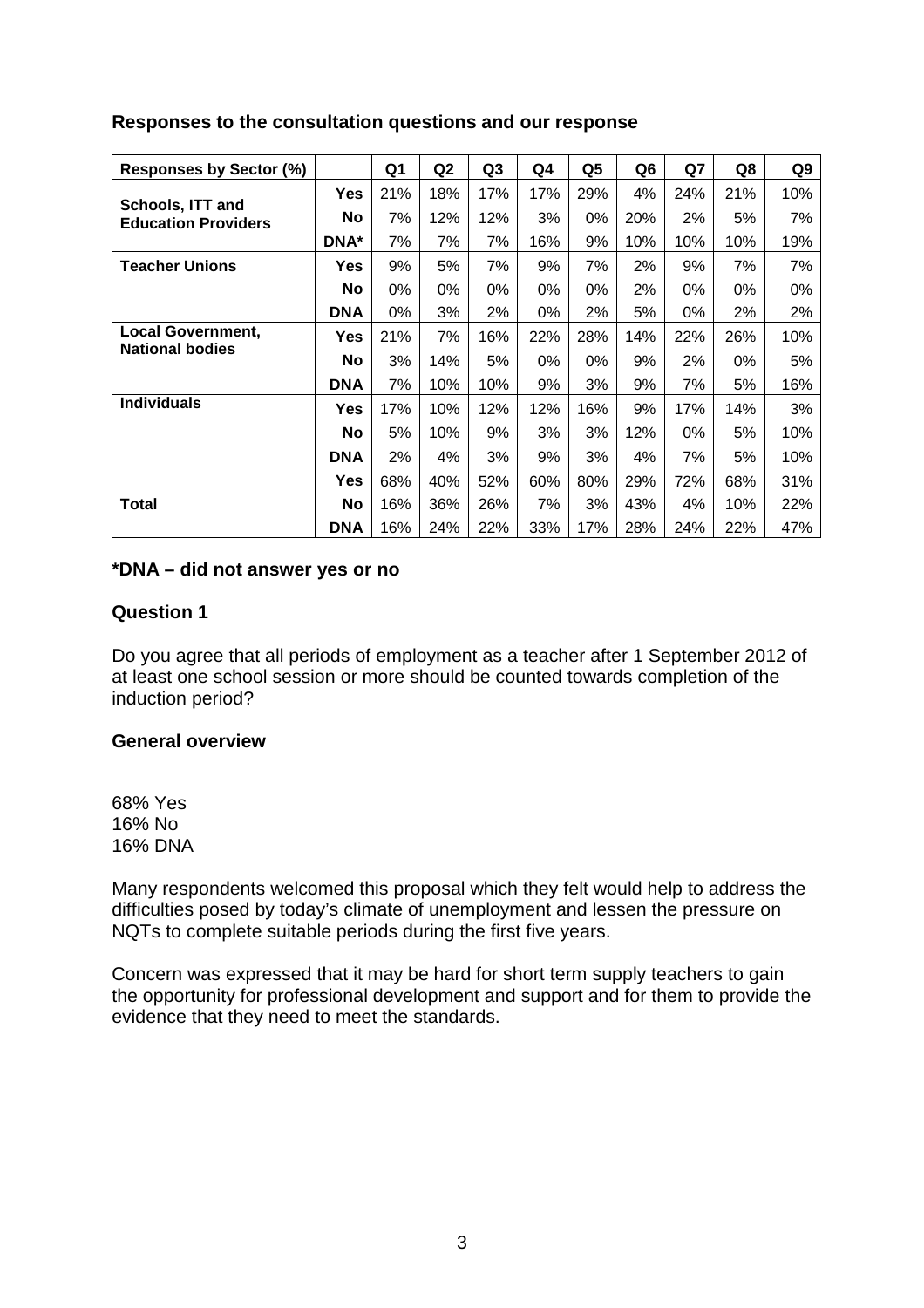## **Schools and education providers**

Comments included the following:

- Makes sense as it gives part time staff a mechanism for recognising their progress by allowing them to access induction and support.
- Concern this may result in a lack of continuity in induction of shortterm supply teachers. Also that sessions of half a day would not offer full range of opportunities/experience to broaden skills, e.g. planning, evaluating, reflecting, etc., and make it harder to meet the practising teacher standards.
- The minimum period of employment to count towards induction should be longer than half a day.
- Counting all periods of employment of at least one school session is more equitable and addresses the variety of situations that NQTs encounter.
- Concern regarding the practicalities of administration and support/mentoring when a supply teacher may be undertaking a high number of short-term sessions.
- One respondent proposed that supply agencies could have a role in recording, monitoring and verifying sessions.

## **Teacher unions**

All unions were supportive of this proposal and felt that it would make it easier for newly qualified teachers to complete their induction in the current employment market and more able to access meaningful and long-term employment.

Comments included the following:

- Concerns regarding increased bureaucracy and assurances sought that any additional costs would not be met from existing budgets.
- The difficulty that short term supply teachers may have in meeting the standards because sessions were short and in different locations.

## **Local government and national bodies**

- This will help address the difficulties posed by today's climate of unemployment and lessen the pressure on NQTs to complete suitable periods during the first five years.
- It may be hard for short term supply teachers to gain the opportunity for professional development and support and for them to provide evidence that they met the standards.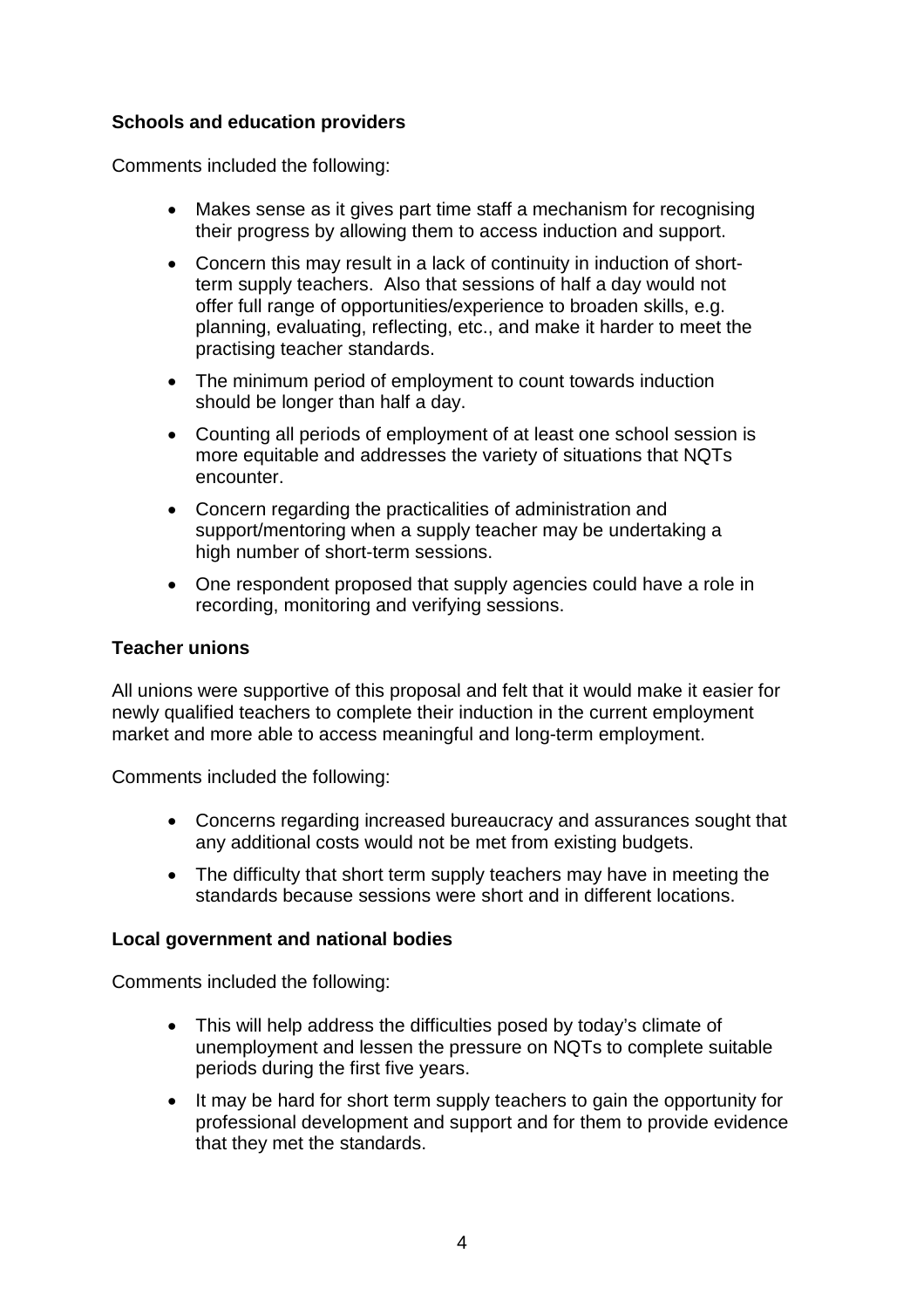- Fairer for all teachers as many currently work long periods of supply without a contract and are disadvantaged.
- The administration, tracking the periods of employment and managing the 10% non-contact time may be problematic.
- Will there be consistency of induction and access to training for short term supply teachers?
- Need to have an external mentor earlier than after 190 sessions.

Comments included the following:

- As an NQT I have struggled to get periods of employment long enough to complete my induction.
- Could be difficult for a supply teacher unless they were employed regularly at a school and can show evidence of planning and assessment to meet the NQT year standards.
- Supply teachers may not gather as much information/evidence as someone permanently employed by a school with induction programme and mentoring.
- Difficult to observe and monitor short term supply staff and provide consistent induction programme and mentoring.
- How will "Head teachers provide day-to-day support..."?
- May lead to reluctance to employ NQTs due to the input required from the school.

## **Welsh Government response**

We note that the majority of respondents support this proposal and recognise that guidance will need to address concerns raised about how it will operate in practice.

## **Question 2**

Do you agree that there should be no limit on when an induction period must be completed?

#### **General overview**

40% Yes 36% No 24% DNA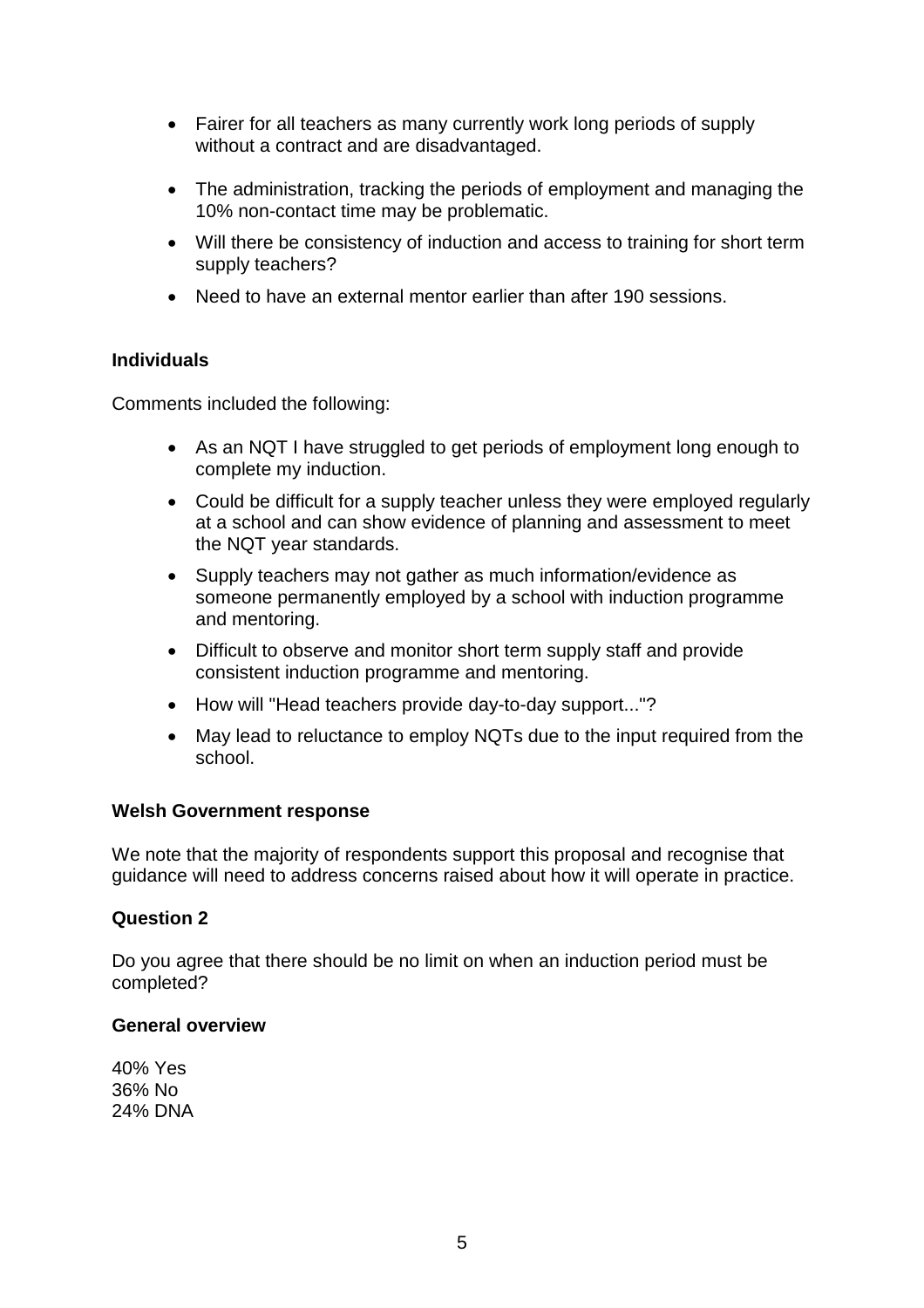A number of respondents felt that the proposed change would make it easier for NQTs to secure longer term employment, particularly given the difficult economic climate.

They also felt that it allowed NQTs to take career breaks for personal reasons such as starting a family or for caring responsibilities.

Some respondents were concerned that a fragmented induction period could make it difficult for an NQT to demonstrate progression and to keep in touch with current developments.

## **Schools and education providers**

Comments included the following:

- Support for the proposal in that it recognised NQTs whose circumstances require them to take a career break.
- It was fairer for NQTs who experienced genuine difficulty in finding full time employment.
- Extended gaps may require some refresher training.
- Concern that it could take many years to accrue 380 sessions which may represent a disjointed induction experience.
- One respondent felt it was unrealistic to have no limit.

## **Teacher unions**

Teacher unions were broadly supportive of the proposal and recognised the benefits in securing more stable and longer term employment.

Comments included the following.

- Will help teachers who struggle to gain access to teaching sessions.
- The appropriate body should decide how relevant mitigating circumstances should be applied.
- An indefinite period may lead to a fragmented induction experience.

## **Local government and national bodies**

- Allows NQTs to suspend their induction to have a family or for health or caring responsibilities.
- Will ensure there is enough time for NQT to obtain the variety of experiences needed to satisfy the new requirements.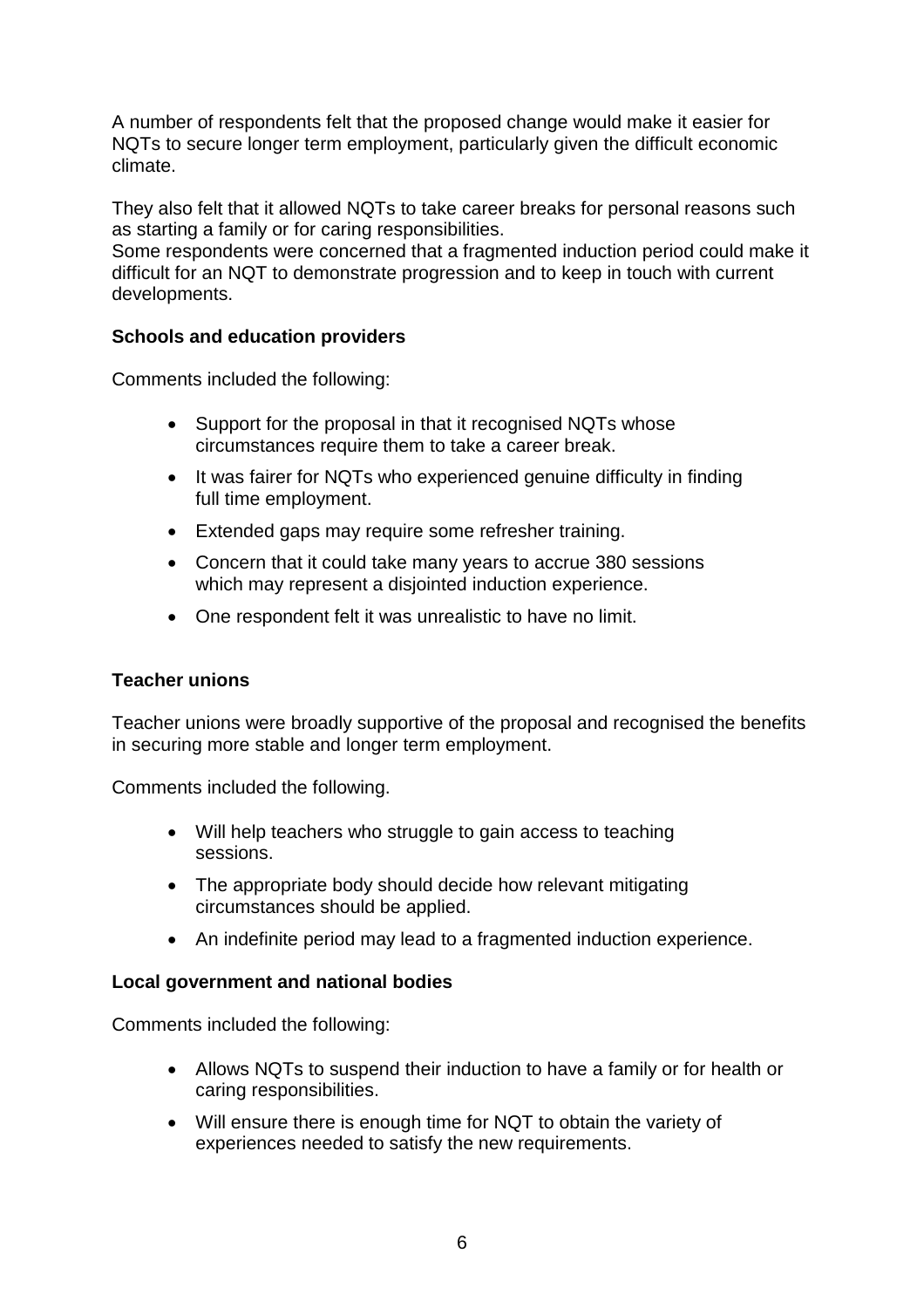- The NQT needs to remain proactive in identifying professional development needs and maintain a portfolio of evidence.
- Significant gaps during induction period may cause the NQT to lose touch with current developments.
- Extended induction periods could lead to inconsistent mentoring arrangements.

Comments included the following:

- Supportive of proposal owing to personal difficulty experienced in finding employment
- If limit is too long, teachers may lose currency of knowledge.
- Refresher training could be provided to those whose induction extends over a long period of time.

## **Welsh Government response**

We have noted the comments both for and against the proposal. On balance we feel the advantages clearly outweigh the possible disadvantages which can be addressed through effective mentoring and through the support provided by schools and by the appropriate body.

## **Question 3**

Do you agree that the five-year limit on short-term supply teaching should be removed from the Regulations?

## **General overview**

52% Yes 26% No 22% DNA

There was widespread support for this proposal. Respondents felt it would help to provide the flexibility necessary in the current employment climate for NQTs to access permanent employment and avoid good teachers being lost from the system after five years.

Concerns were expressed regarding difficulties an NQT may have in demonstrating progress towards the practising teacher standards when education priorities and polices change over time.

There were also concerns about teachers who may not have taught for some time and the ability of NQTs to meet education priorities which evolve over time.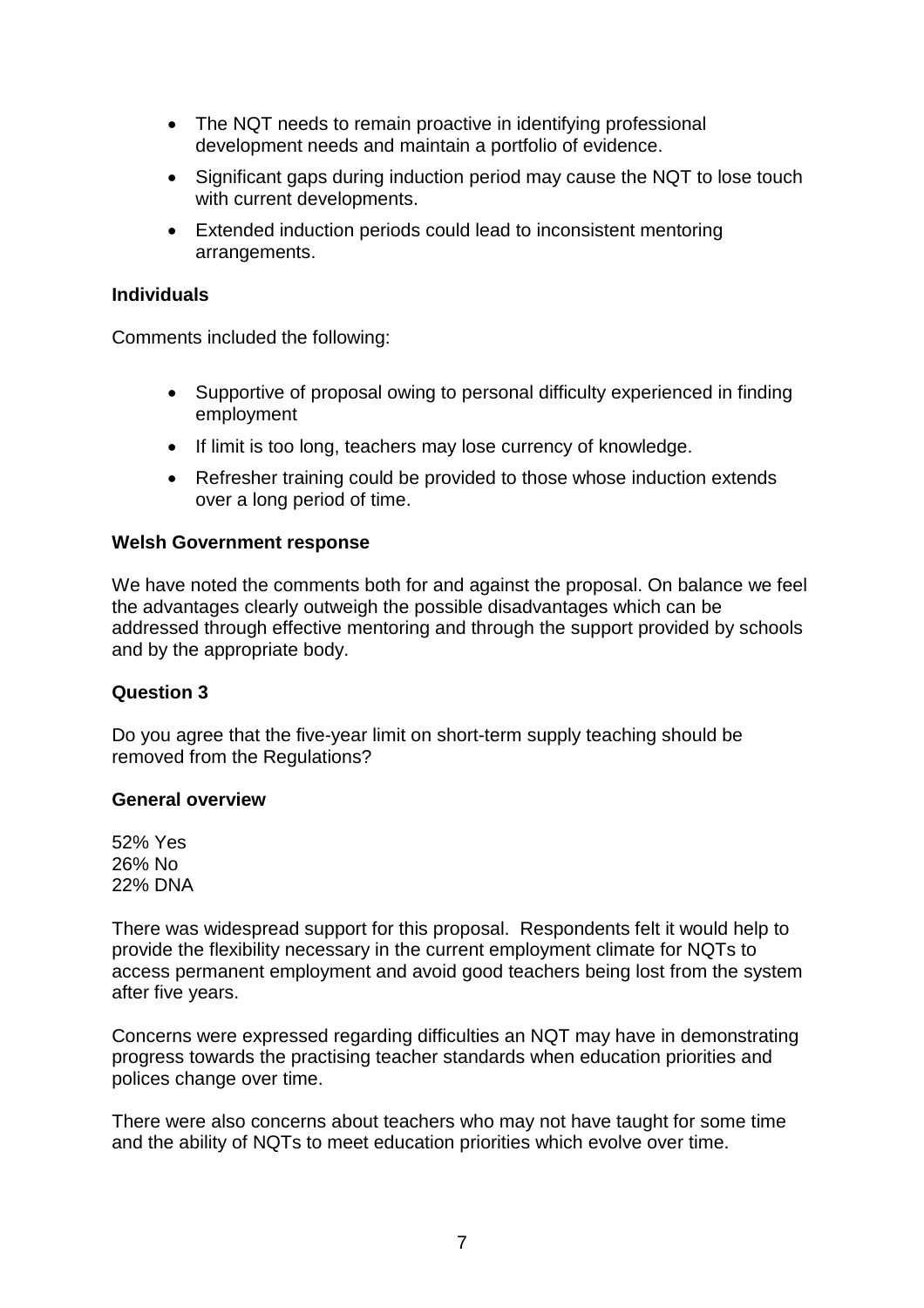## **Schools and education providers**

Comments included the following:

- Need to remove the five-year limit while there are spending cuts and not enough full time employment.
- It should be reduced to three years with financial support from government.
- Short term supply work won't offer opportunity to develop the full range of skills and a proper induction period would be needed before securing a long term or permanent job.
- Agree there are some very good short term supply teachers and this would allow them to continue to practice and further develop their teaching skills. WG could run workshops to develop and update NQT's knowledge and skills.
- A supply teacher could potentially work for many years to accrue the 380 school sessions which could affect standards.
- The limit should remain with opportunities to apply for an extension if needed.

## **Teacher unions**

Comments included the following:

- Five-year rule means good teachers may be lost from system.
- As teaching profession changes, so should flexibility of employment.
- Seeks to address the difficulty that many NQTs face in gaining access to stable employment during their induction.
- No real value to the five-year limit and extensions involved lots of administration.
- Removing the limit may lead to induction being unhelpfully 'piecemeal'.

## **Local government and national bodies**

- Agree provided the NQT maintains a portfolio of evidence to demonstrate teaching experience, development and experiences.
- The use of experienced external mentors liaising with school mentors would greatly support this consistency.
- Competitive market will remove unsuccessful NQT from supply work by schools.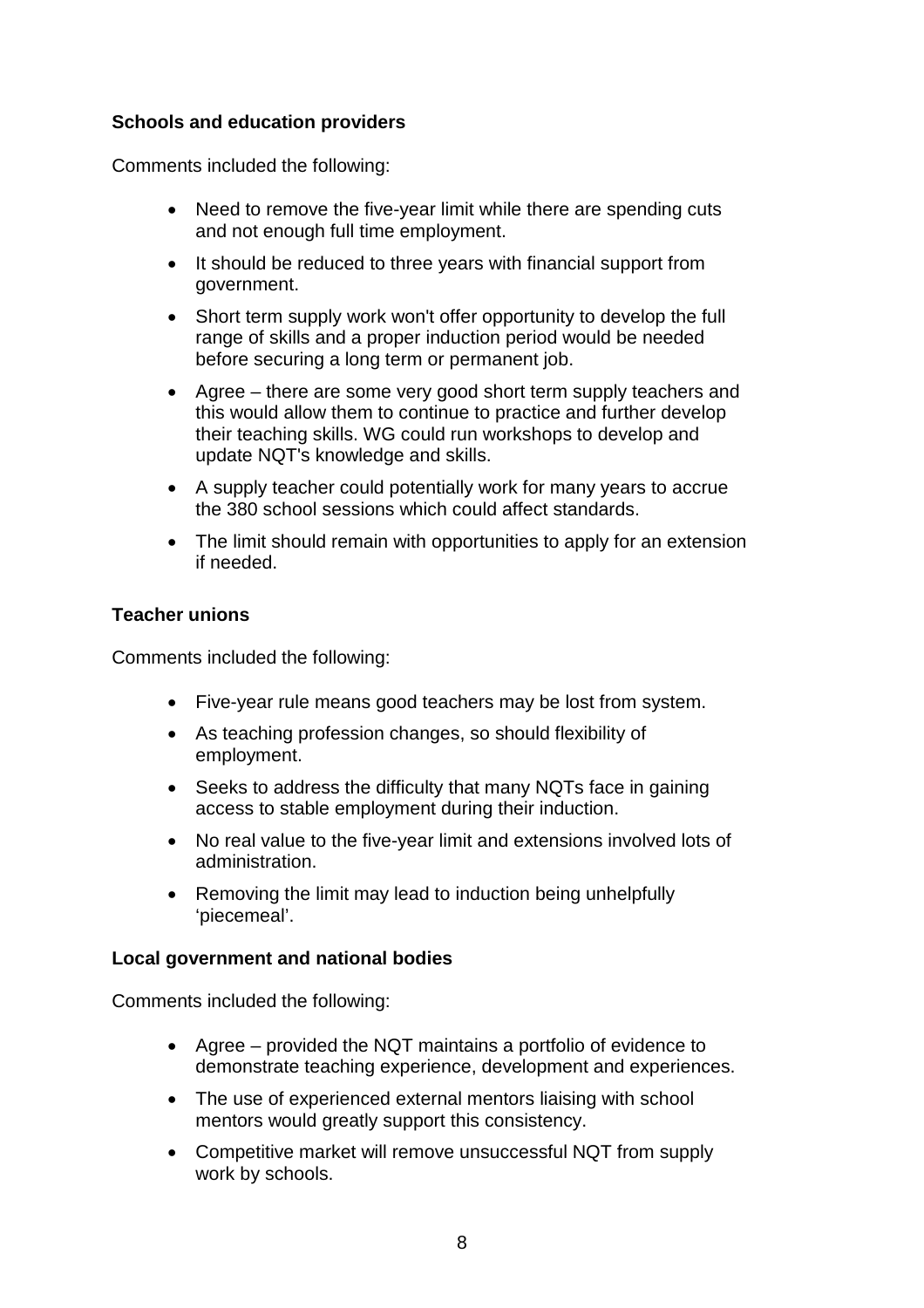- A time limit should not be the deciding factor on whether a teacher is competent.
- An induction period should enable employers to terminate a contract on the grounds of conduct or capability.

Overall there was support for this proposal from individual respondents.

Comments included the following:

- I qualified in 2007 and still haven't completed my induction due to the difficulties in securing a position.
- The five year limit should remain; otherwise it may compromise the standard of the supply teacher being employed.
- Irrational that a teacher one month short of five years is suitable to teach but not suitable two months later.
- In some schools, short term supply is provided by TAs. Better to be taught by trained teacher.

#### **Welsh Government response**

Given the diverse range of employment circumstances that affect supply teachers we recognise there may be some practical difficulties for some NQTs to experience a coherent and progressive induction period. We will work with partners and stakeholders to identify ways in which any such difficulties can be addressed.

## **Question 4**

Do you agree that the appropriate body should have overall responsibility for the support and training provided to newly qualified teachers during their induction period?

#### **General overview**

60% Yes 7% No 33% DNA

Most respondents acknowledged that the appropriate body is best placed to ensure consistency of approach and quality of support across schools.

However, in practice, some respondents pointed out that schools would provide the support in collaboration with external mentors.

Some respondents had concerns about the capacity of LAs and consortia to carry out the role consistently and effectively.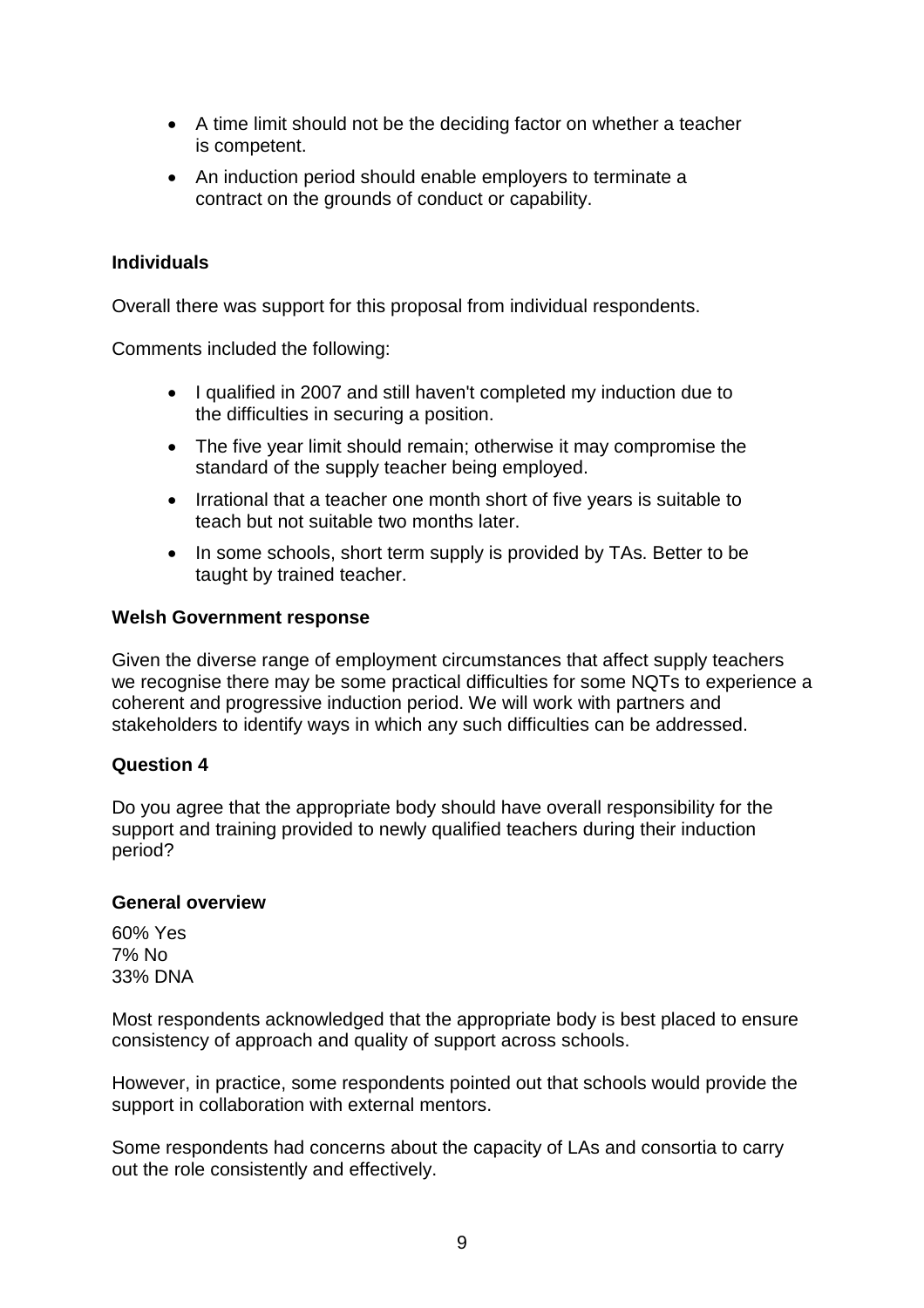Recruiting external mentors with the right skills and experience will be essential to enable the appropriate body to ensure high quality support and training.

## **Schools and education providers**

Comments included the following:

- Schools are better placed to set objectives for the NQT.
- It should be a joint responsibility better balance of support between school and appropriate body.
- How will the appropriate body provide external mentors?
- Not all LAs are willing to act as an appropriate body for independent schools.
- Clarity needed about who the appropriate body is if NQT works across a number of schools in different LAs.
- Needs to be clear definition of roles and responsibilities to ensure 'wrap around support'.

## **Teacher unions**

Comments included the following:

- Appropriate body should be better positioned to support raising standards agenda.
- Current inconsistencies in school provision should not simply be replicated by appropriate bodies – needs to be visible improvement.
- Expect to see evidence of a reduction in workload for schools.
- Appropriate body needs to be able to support NQTs on short term placements.
- Concern about consistency of consortia arrangements.
- More detail needed on moderation processes needs independent scrutiny.

## **Local government and national bodies**

- Proposals will give greater consistency to mentoring arrangements.
- Concerns about LAs/consortia having sufficient capacity to carry out role effectively and consistently – need robust QA arrangements.
- Schools need to share the responsibility for NQT development and be clear about their responsibilities.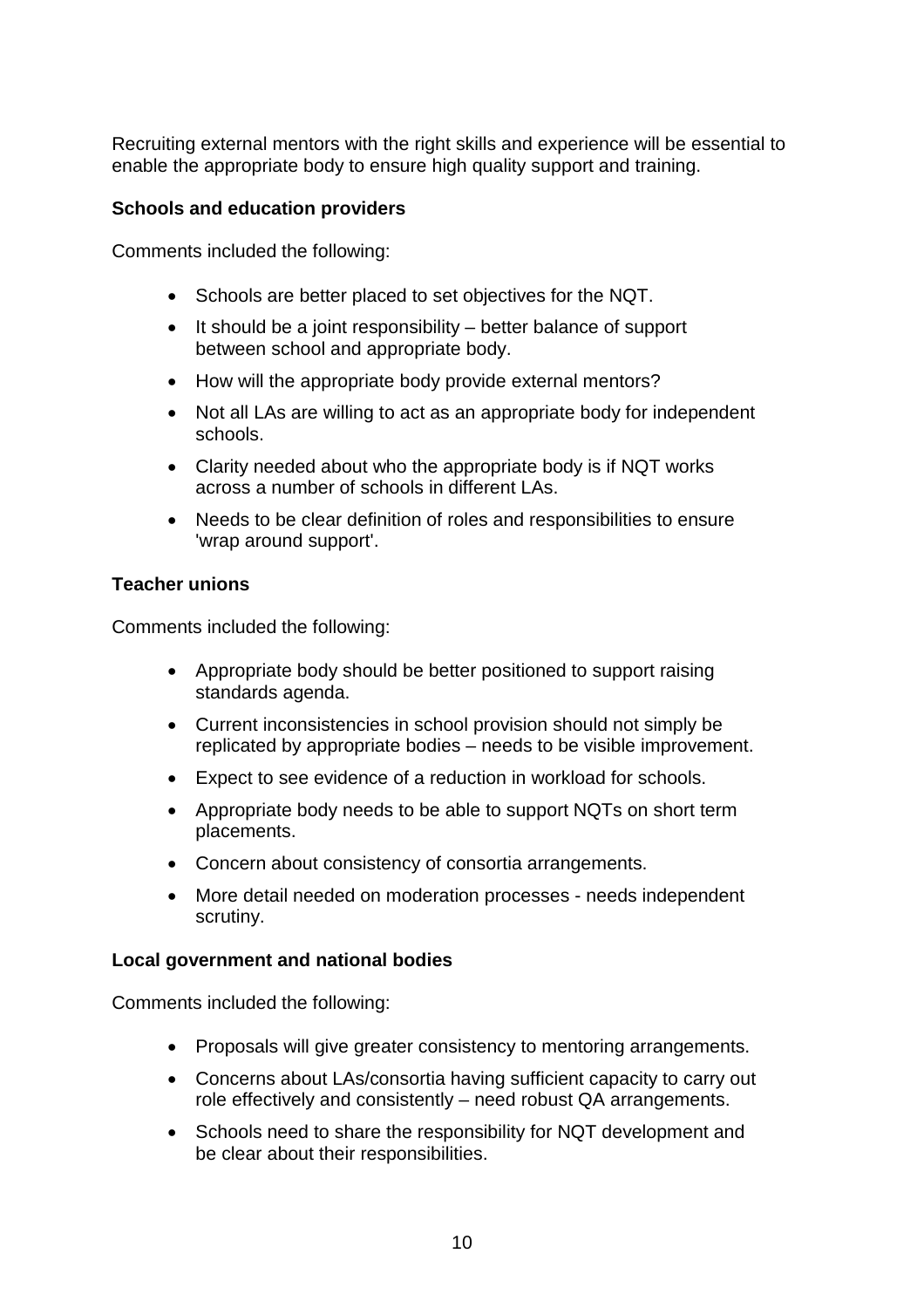- Consistency vital through external mentor support and information exchange.
- Importance of evidence provided to appropriate body by school and external mentor.
- Need to ensure external mentors are recruited with right skills and experience.
- Training provision needs to include supply teachers from the outset.

Comments included the following:

- Proposals would ensure consistent support and training.
- Need to ensure partnership between school, mentor and appropriate body is effective.
- No schools are better placed to identify strengths and weaknesses.
- LAs may need additional resources to cope with this role.
- Supply agencies may have a role in co-ordinating information relating to supply teachers.

## **Welsh Government response**

Appropriate bodies will need to work closely with schools and external mentors to ensure that NQTs receive the appropriate support and training. Whilst the overall responsibility will rest with the appropriate body, in practice, the support will be provided by the school-based mentor and external mentor working in partnership.

## **Question 5**

Do you agree that schools should be required to provide newly qualified teachers with day-to-day support and work in collaboration with the appropriate body on the development of the newly qualified teacher's induction programme?

## **General overview**

80% Yes 3% No 17% DNA

There was strong support for this proposal which reflected the high value respondents placed on school-based support.

It is important to clearly set out roles and responsibilities of those providing support to the NQT and of how they should work together.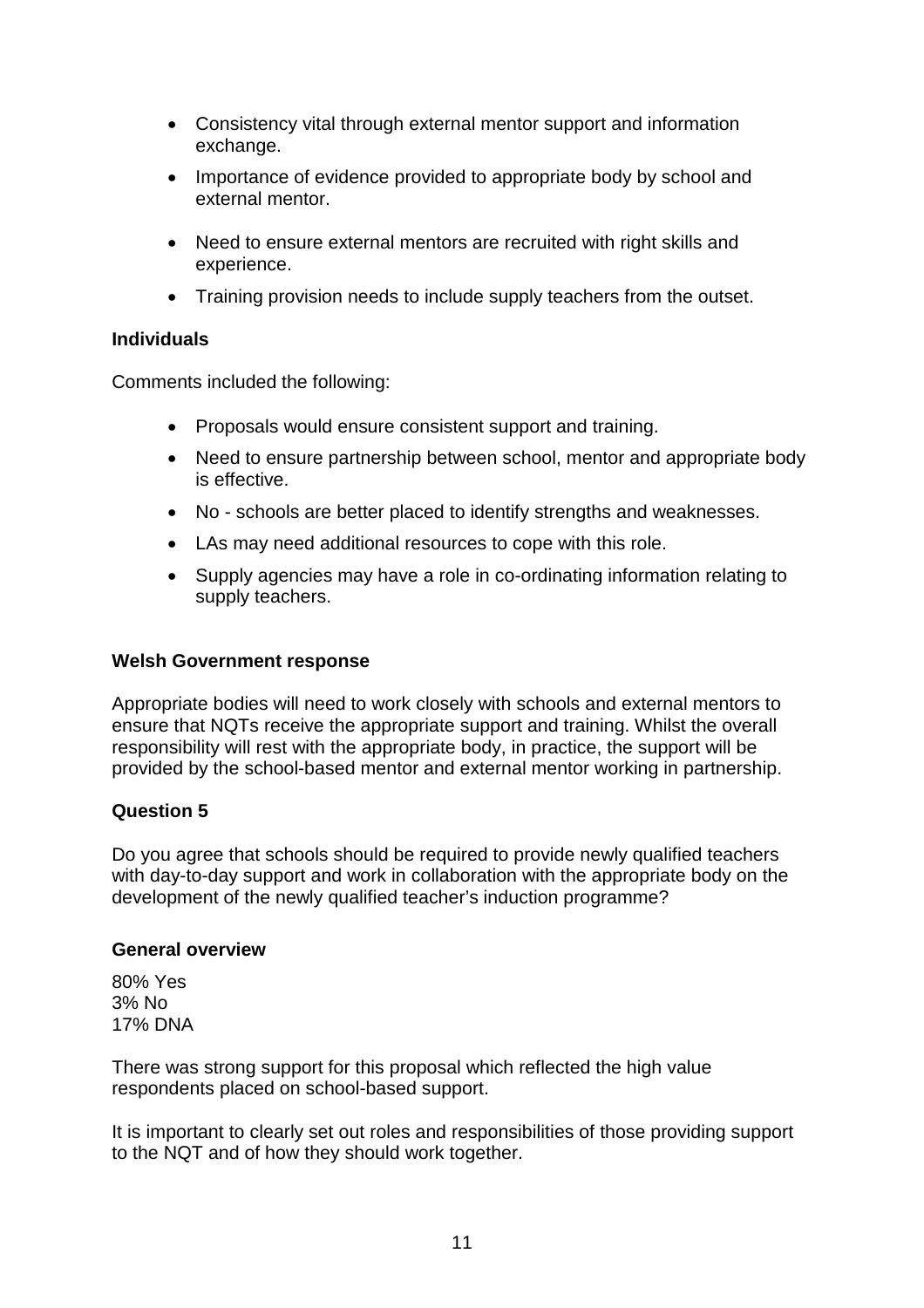There is a need to promote consistency so that NQTs in different schools can expect a consistent level of support, including observation of practice.

## **Schools and education providers**

Comments included the following:

- The school should provide day-to-day support via the school-based mentor and work in collaboration with the external mentor assigned to that region or consortia.
- NQT should be assigned to the same external mentor for the duration of the induction period.
- Coaching provided by the external mentor seems to be focussed on assembling a hefty portfolio of evidence rather than the practicalities of teaching effectively in the classroom.
- Day-to-day support should not be too onerous for school, particularly where there may be several NQTs.
- Current funding arrangements should continue.
- Role of external mentor in working with the school should be clear.

## **Teacher unions**

Comments include the following.

- NUT expressed concern about the workload implications for headteachers.
- NASUWT supported the proposal but felt that it should be a transparent process.
- UCAC felt it reflected existing arrangements with the addition of working with the appropriate body.
- ATL were concerned about funding and the implications for NQTs on short term placements.

## **Local government and national bodies**

- Value of school-based mentoring schools are best placed to provide this.
- Questions around the issue of resources budgets of schools will need to be addressed.
- There is very little free time for head teachers to take the active role they would like within their schools and it is unreasonable to expect head teachers to undertake this day-to-day support and tailor specific induction programmes for NQTs.
- Nature of support and associated roles need to be clearly defined.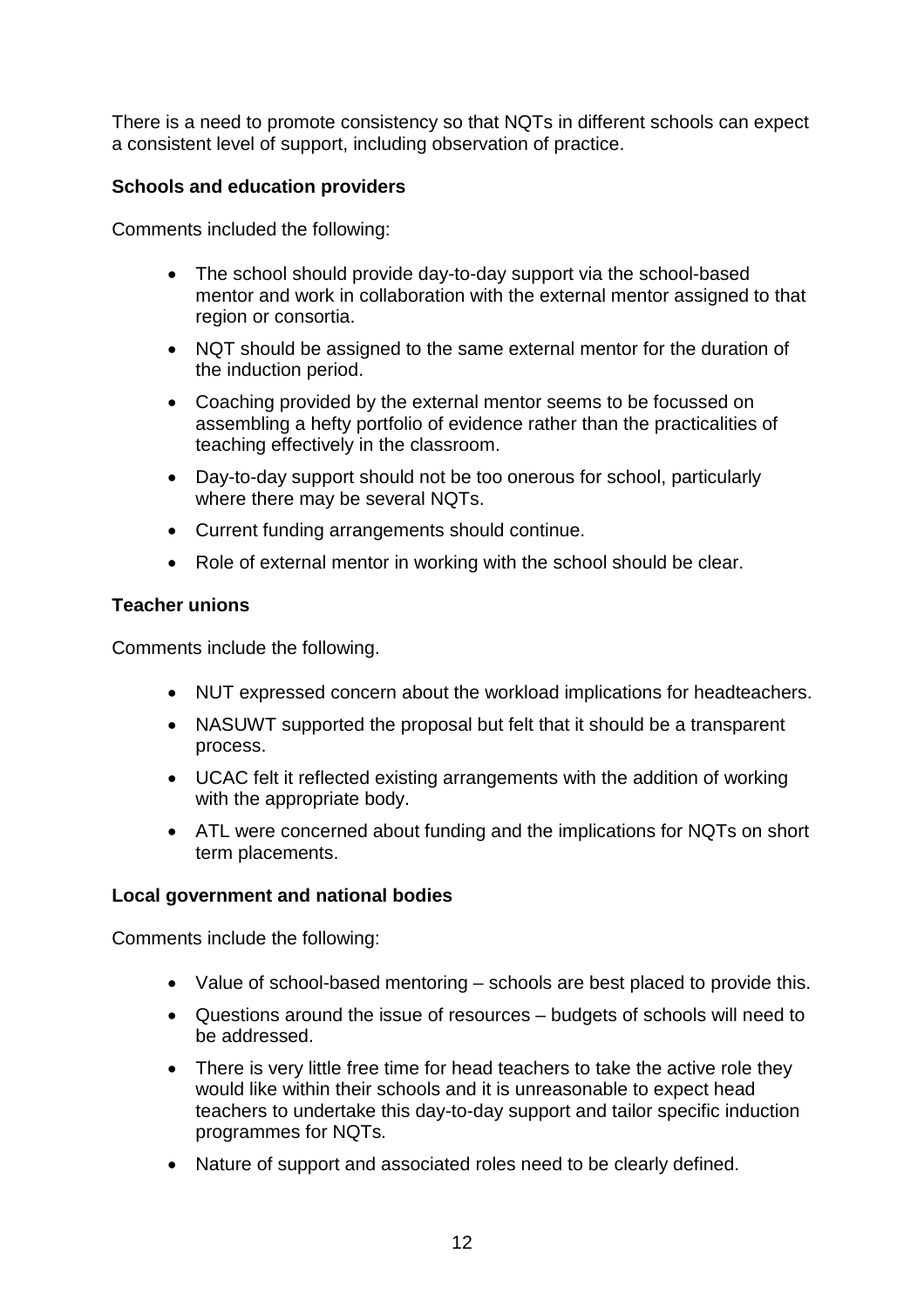• Needs to be in a structured framework and funded appropriately.

## **Individuals**

Comments include the following:

- School-based support and mentoring valued by practitioners.
- NQT's working on short term supply don't receive any support.
- NQT's should be guided but also left to get on with the job. They should be observed and evaluated frequently.
- There should be monitoring in place to ensure schools fulfil their responsibilities.
- Considered to be impractical for those NQTs on short term supply.

## **Welsh Government response**

Guidance will set out the expected nature of day-to-day support including the roles and responsibilities of school-based mentors and external mentors who will work in close partnership to support the NQT.

## **Question 6**

Do you agree that the requirement for the headteacher to make a recommendation to the appropriate body at the end of the induction period should be removed from the Regulations?

## **General Overview**

29% Yes 43% No 28% DNA

Some respondents had interpreted the proposal as a removal in full of the head teacher's role from the induction process – the head teacher's continued involvement was strongly supported.

It was felt that there needed to be a strong and effective partnership between school, external mentor and appropriate body.

## **Schools and education providers**

- Support for retaining the headteacher's involvement.
- Should be a joint decision between the headteacher (via the school-based induction mentor) and the external mentor.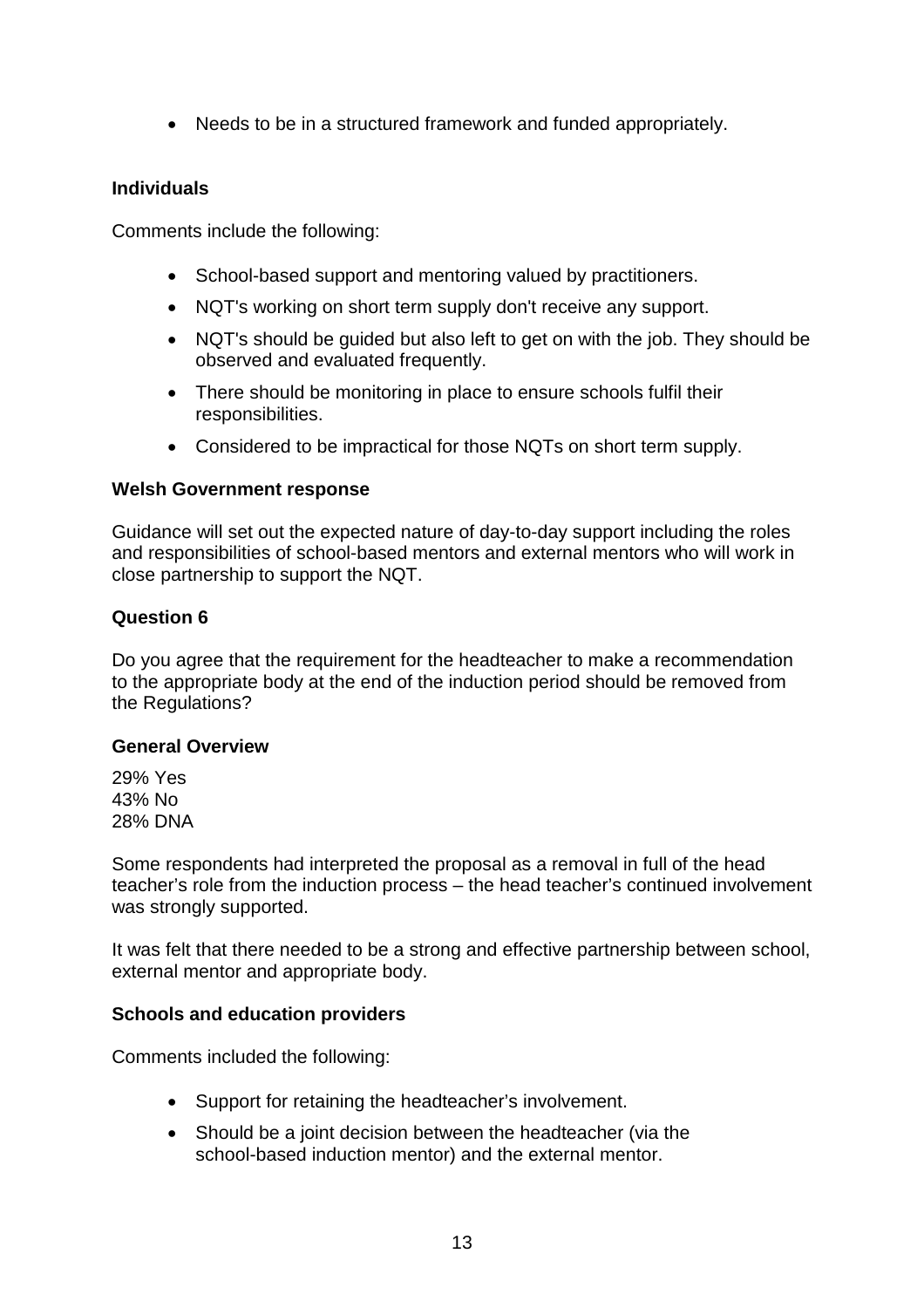- Evidence to demonstrate practising teaching standards is gathered from all key stakeholders and this will include the head teacher.
- Introduction of external induction mentors would be positive. Recommendations from the school and external mentors would be considered by the LA when making the final decision.
- How to take account of more than one head teacher where NQT's induction takes place over several schools? However, the ultimate decision should rest with the appropriate body.

## **Teacher unions**

Comments included the following:

- Important to continue to take the headteacher's views into consideration.
- Need to be confident that LAs are able to make reliable and consistent judgements.
- Need to make sure there is also a role for school-based mentors/tutors to provide input into the process.
- Experience has shown head teacher's judgements can be inconsistent and lack objectivity.
- Could only support the removal of this requirement if it can be demonstrated that the local authority/consortium/external mentor have the expertise and credibility to make the appropriate judgements in relation to teacher induction.

## **Local government and national bodies**

- Will help to achieve greater consistency of judgements between schools.
- There needs to be clarity about the role of an external mentor and the link with the local authority.
- Head teacher's opinion is critical to the process the head teacher and the external mentor should both provide recommendations.
- Some respondents felt the current arrangements should remain as the head teacher is accountable for the performance of staff in the school.
- Systems for the transfer of information from school to school and between the appropriate body and the school must be robust.
- The outcome of the induction period must be based on evidence provided by the NQT and endorsed by a range of stakeholders such as mentors, line managers, learners, parents and head teachers.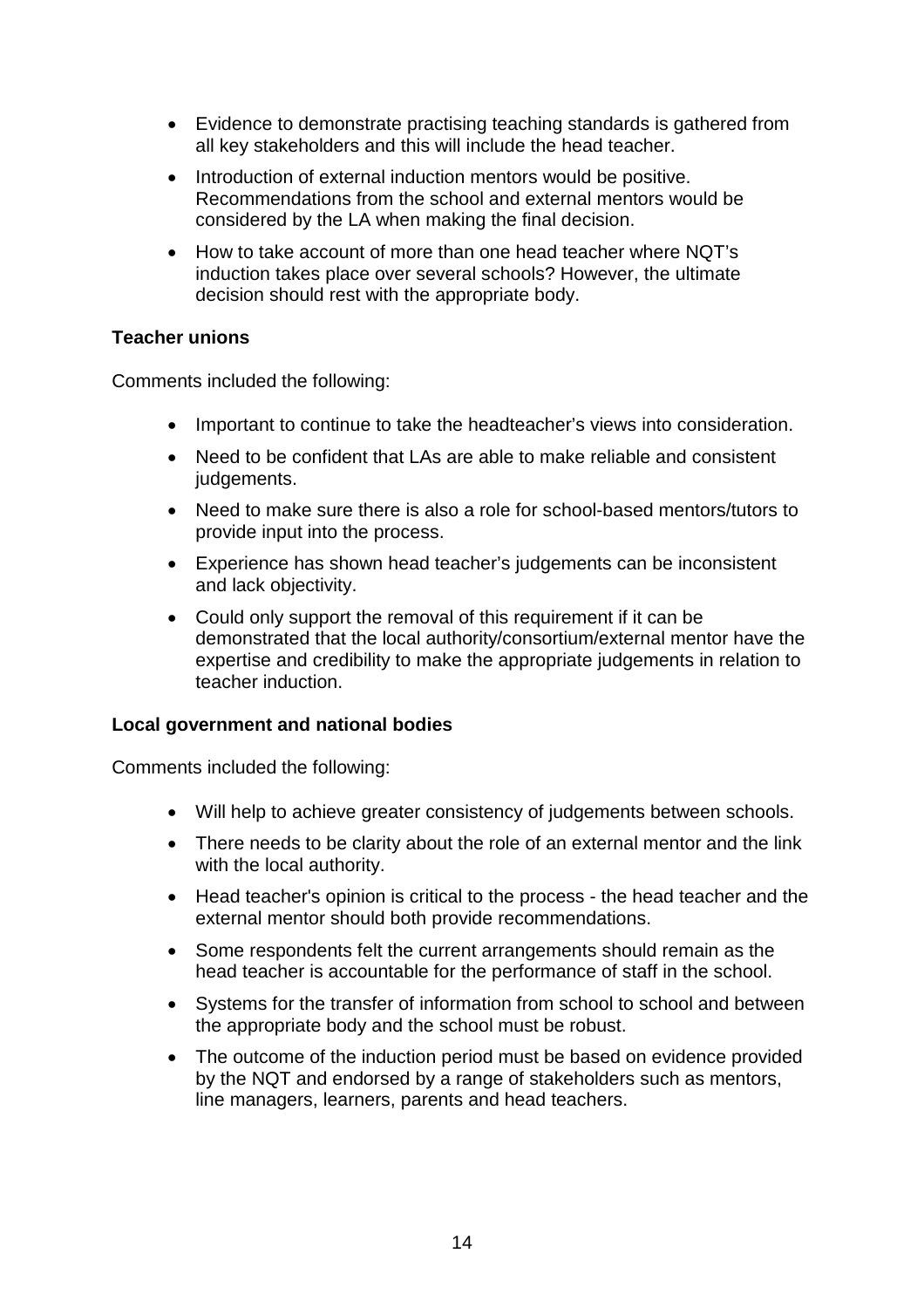Comments included the following:

- Headteacher should be aware of the progress of their NQT through meetings with the induction mentor at the school.
- School input considered to be essential otherwise progression criteria are flawed/incomplete.
- Final recommendation should come from the head teacher.
- If the proposals work effectively the appropriate body will be equipped with more evidence to support an informed decision.

## **Welsh Government response**

Under the proposed arrangements the head teacher continues to have a significant role in the assessment process through the provision of evidence from the school. In practice, the head teacher may choose to delegate activities to school-based mentors but will continue to work with the external mentor and appropriate body to ensure evidence-based judgements are made by the appropriate body.

## **Question 7**

Do you agree that headteachers should provide evidence at the end of the induction period (or at any point during the induction period if requested) to the appropriate body regarding a newly qualified teacher's progression against the practising teacher standards?

## **General Overview**

72% Yes 4% No 24% DNA

The majority of respondents agreed with the proposal and thought that the head teacher was well placed to provide strong evidence of the NQT's progress through induction.

#### **Schools and education providers**

- Some respondents assumed the head teacher would be required to gather the evidence in person.
- There was potential for excessive reliance on the volume of paper records to gather evidence on each standard.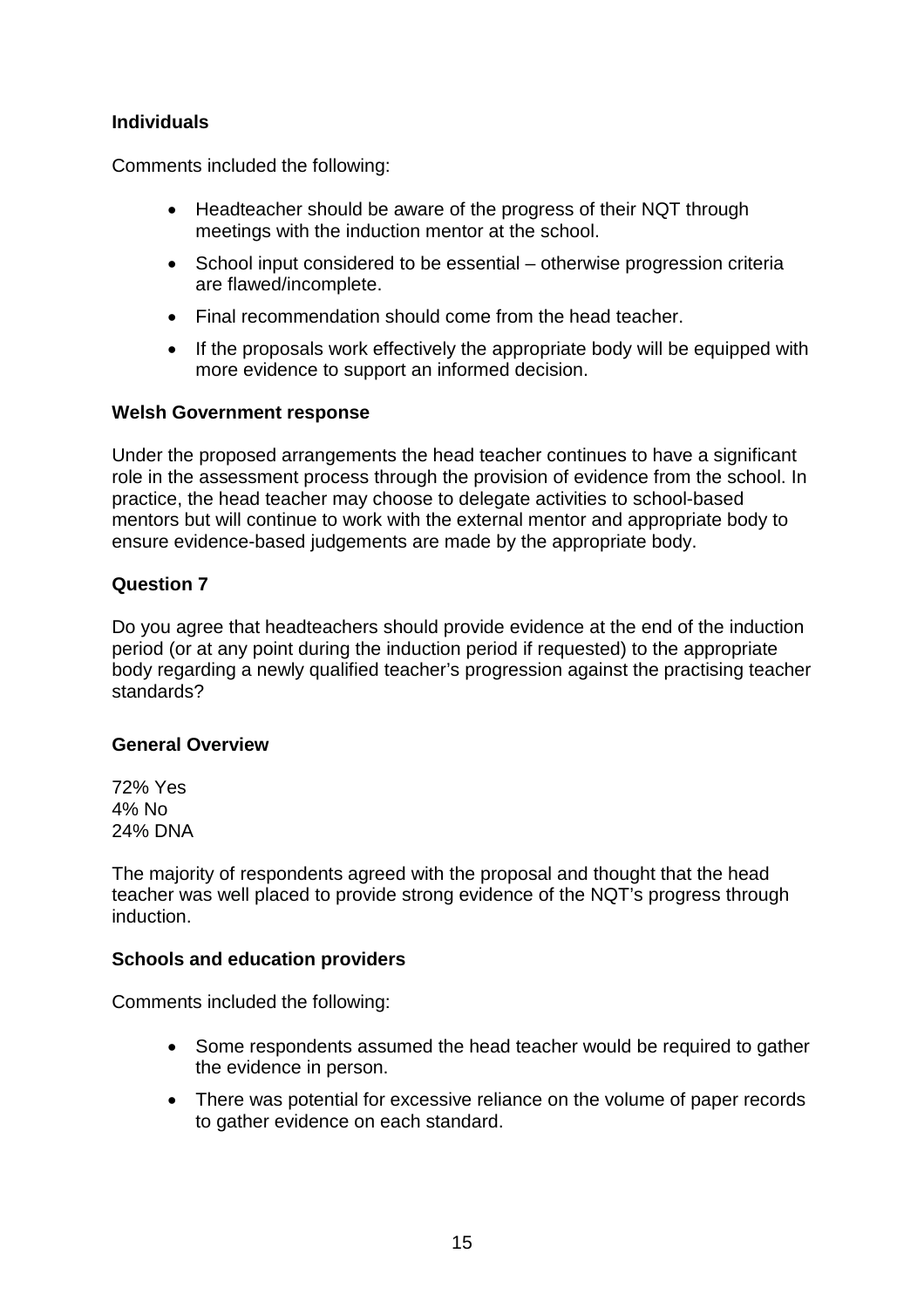• It is also thought that it would be almost impossible to generate sufficient evidence of achieving all the standards if a teacher was doing induction by accumulating sessions of short-term supply in different schools.

## **Teacher unions**

All the teacher unions supported this proposal.

Comments included the following:

- Concerned about the need to minimise workload and avoid a bureaucratic process.
- There could be a workload issue if head teachers are required to provide evidence at any point during the induction period rather than just at the end.
- Head teachers have a role to play in the provision of such information, but it is clear that this should not be a simple tick-list set against the standards.

## **Local government and national bodies**

The proposal received strong support from respondents in this group.

Comments included the following:

- The evidence should include input from the mentor.
- This is generally a fair, sensible and practical approach of ensuring quality and support across the new requirements.
- Should be genuinely required and not a tick box activity.
- Information about the NQT's progress should be collected at regular intervals.
- The NQT should provide evidence at the end of the induction period. This direct approach allows the NQT to present their case to the appropriate body and there can be no concern around misrepresentation.
- One LA commented that they would not like to see the tracking of progress of an NQT being 'off-loaded' to an external agency.

## **Individuals**

- Felt to be a more objective means of assessing induction.
- There also needs to be a facility for asking for additional evidence if there is not sufficient or it is inconclusive.
- NQTs should also document and be able to explain how they have met the PTS during the year.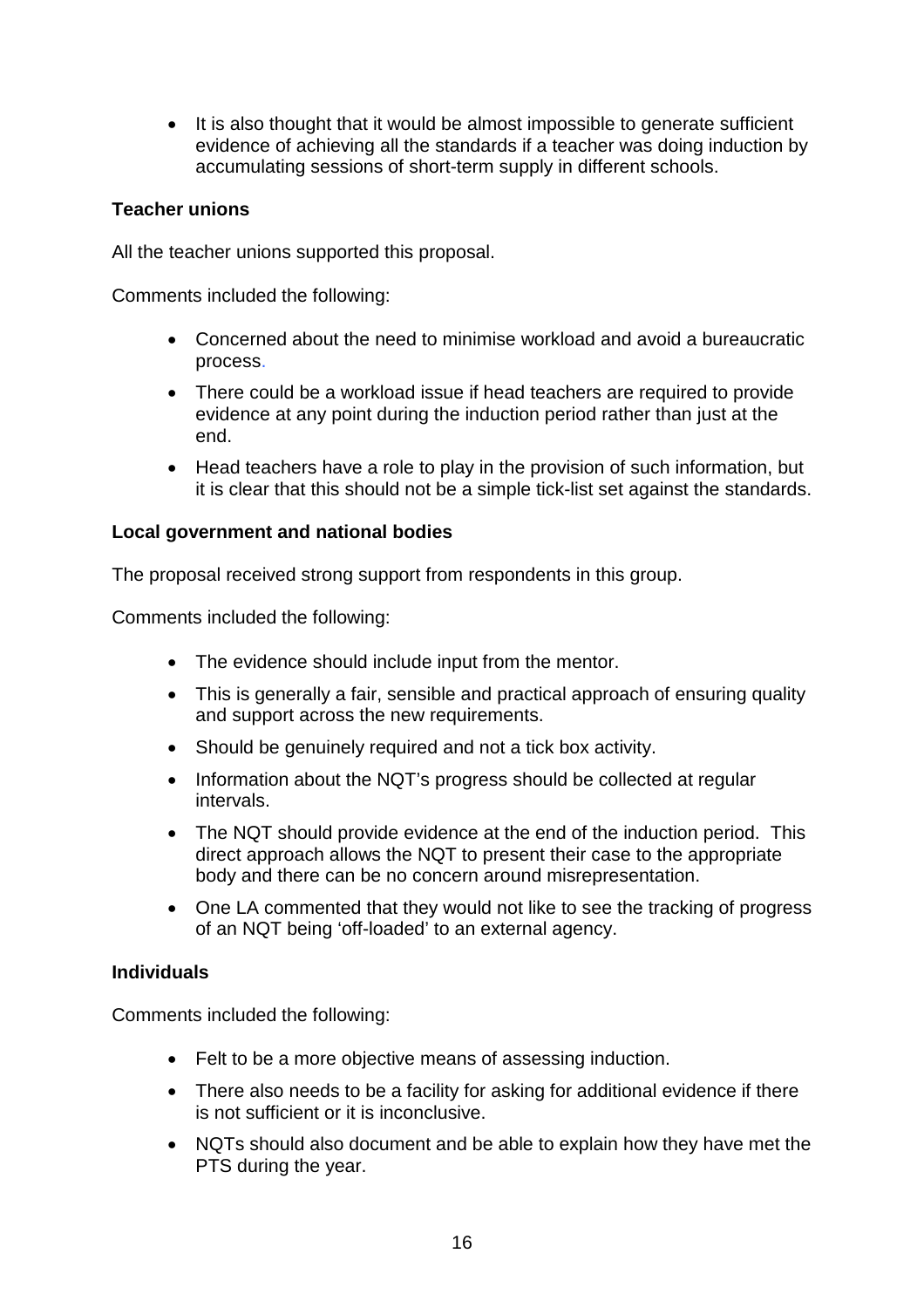- LAs should do spot checks on schools to ensure mentoring is of high standard and to ensure NQTs are keeping an up-to-date file.
- Important for the NQT to also maintain a portfolio of evidence.
- Some practical difficulties in respect of short term supply teachers.

#### **Welsh Government response**

Some respondents interpreted the question literally and assumed the head teacher would be solely responsible for information gathering. In practice these activities will delegated and/or shared with other staff. The guidance will be clear that the appropriate body will take account of evidence provided by the school and the external mentor when reaching a judgement.

## **Question 8**

Do you agree that the appropriate body should make the final decision at the end of the induction period based on evidence, which includes that provided by the school and the external mentor?

#### **General overview**

68% Yes 10% No 22% DNA

Whilst a minority of respondents felt that the head teacher should continue to make the decision there was strong support for the principle of school, external mentor and appropriate body working together to enable the appropriate body to reach sound, evidence-based judgements.

#### **Schools and education providers**

- Some school-based respondents were concerned this may diminish the role in reaching a judgement and takes insufficient account of their involvement with the NQT.
- The role of the external mentor was questioned needs more clarity.
- Most ITT providers agree that ideally it should be a joint decision by the LA and head teacher.
- There is concern that if a head teacher did not agree with the appropriate body's decision, then this is not in the best interests of the school, or the NQT.
- If the two parties do not agree, even after detailed discussions and joint lesson observations, then an extension to the induction period should be negotiated and a third party involved.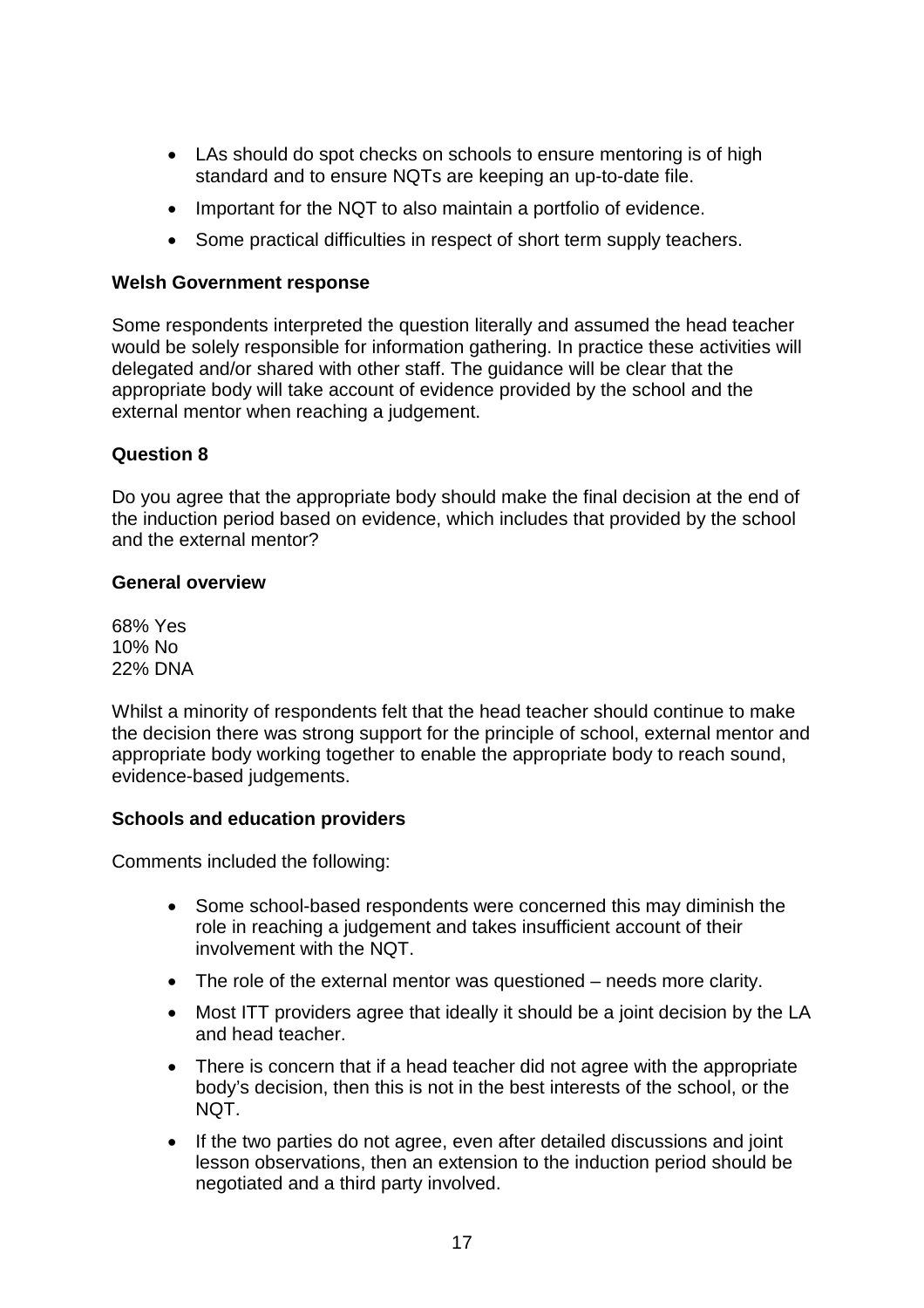• Not all local authorities may act in the role of appropriate body for independent schools.

## **Teacher unions**

The majority of teacher unions supported the proposal.

Comments include the following:

- The NUT felt that the head teacher was best placed to make the judgement.
- Making the appropriate body responsible for final decision should provide objective assessment.
- Some concerns about capacity of LAs and consortia to carry out the role consistently.

## **Local government and national bodies**

No respondents in this category disagreed with the proposal – it was felt that the appropriate body could provide objectivity and consistency.

Comments included the following:

- This would strengthen the process and ensure that the school, the mentor and the appropriate body has a high level of understanding of the NQT's situation.
- Wider range of evidence forming final decision will provide greater consistency in assessment judgements.
- All involved need clear quidance about how to exemplify progress through the portfolio.
- Evidence from both the school and the external mentor should be considered when determining whether or not NQT has met the practicing teacher standards.
- Clear guidance needed for all involved to ensure NQTs are well supported and that the quality of the NQTs attaining induction is not compromised.
- Needs to be clear guidance so that consistency is achieved.
- Estyn felt it important that the appropriate bodies ensure good practice is shared between external mentors and schools.

## **Welsh Government response**

Guidance will set out the role of all those involved in induction, including school roles, the external mentor and the appropriate body. This will include how each party will work with the others to ensure the appropriate body arrives at a secure judgement based on evidence from the school and the external mentor.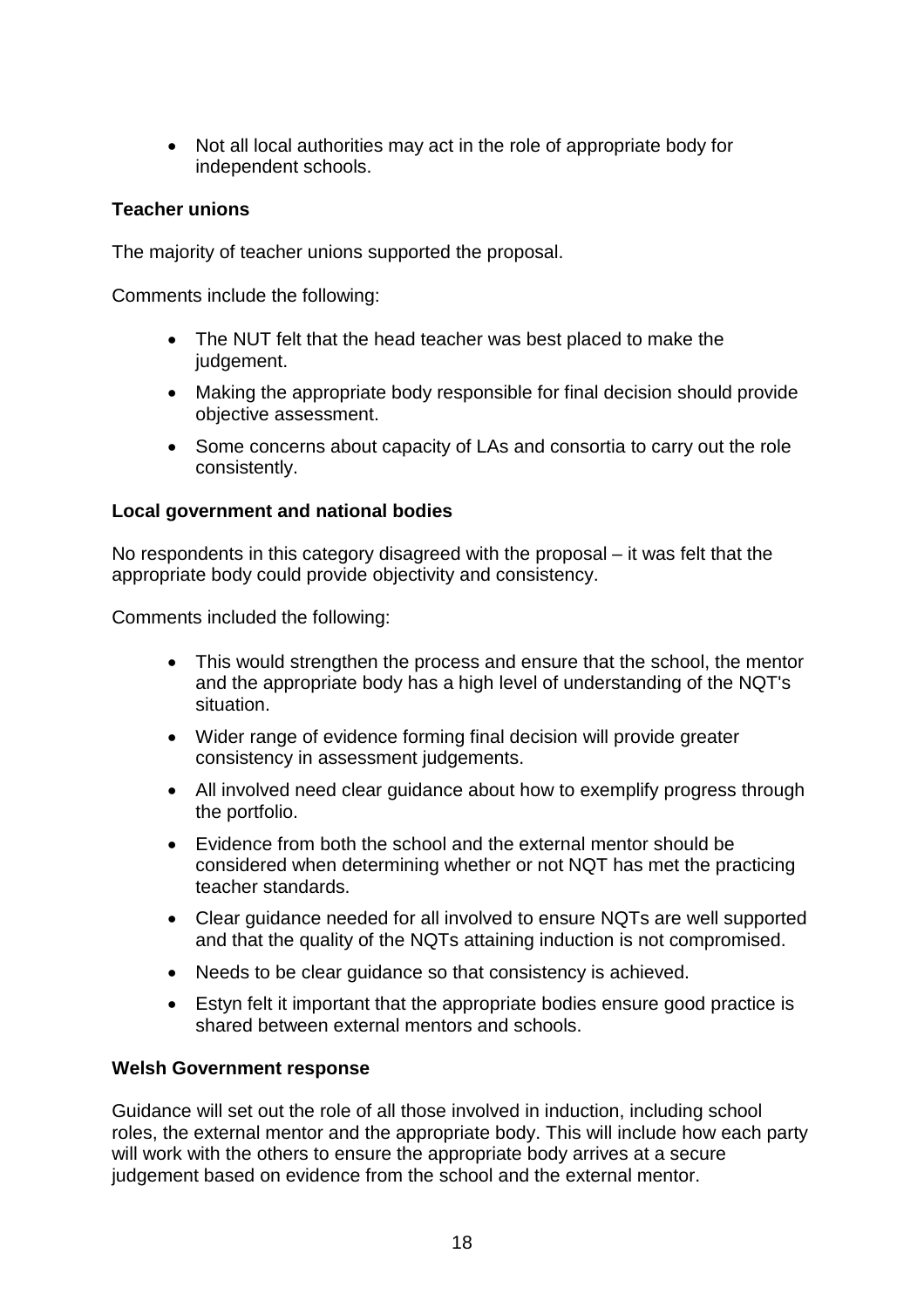## **Question 9**

Do you agree that teachers who qualified outside the EEA/Switzerland and who have successfully completed a period of professional experience comparable to a period of induction in the country in which they qualified should be exempt from the requirement to complete induction in Wales and assessment against the practising teacher standards?

#### **General overview**

31% Yes 22% No 47% DNA

There needs to be a rigorous process to ensure compatibility between systems so that standard of induction being accepted from elsewhere is comparable with Wales.

There is support for common induction arrangements that reflects the distinctive cultural context of Wales.

## **Schools and education providers**

Comments included the following:

- It should be dependent on systems of induction in other countries being comparable with our own.
- Respondents from the independent sector felt that practitioners from overseas were being afforded preferential treatment to practitioners from Wales.
- All teachers should undergo induction that reflects the distinctive priorities and cultural identity of Wales.
- All teachers should be assessed against the same standards to ensure consistency.

## **Teacher unions**

- Proposal welcomed as it respects the equity and comparability of the qualifications achieved and experience gained by fully qualified teachers from outside the EEA/Switzerland.
- Dependent on appropriate checks in place to ensure comparability.
- Professional comparability would need to be established as it would depend on how closely their systems and standards match ours.
- All induction arrangements should reflect the cultural context of Wales.
- Needs to be clear about what counts as equivalent.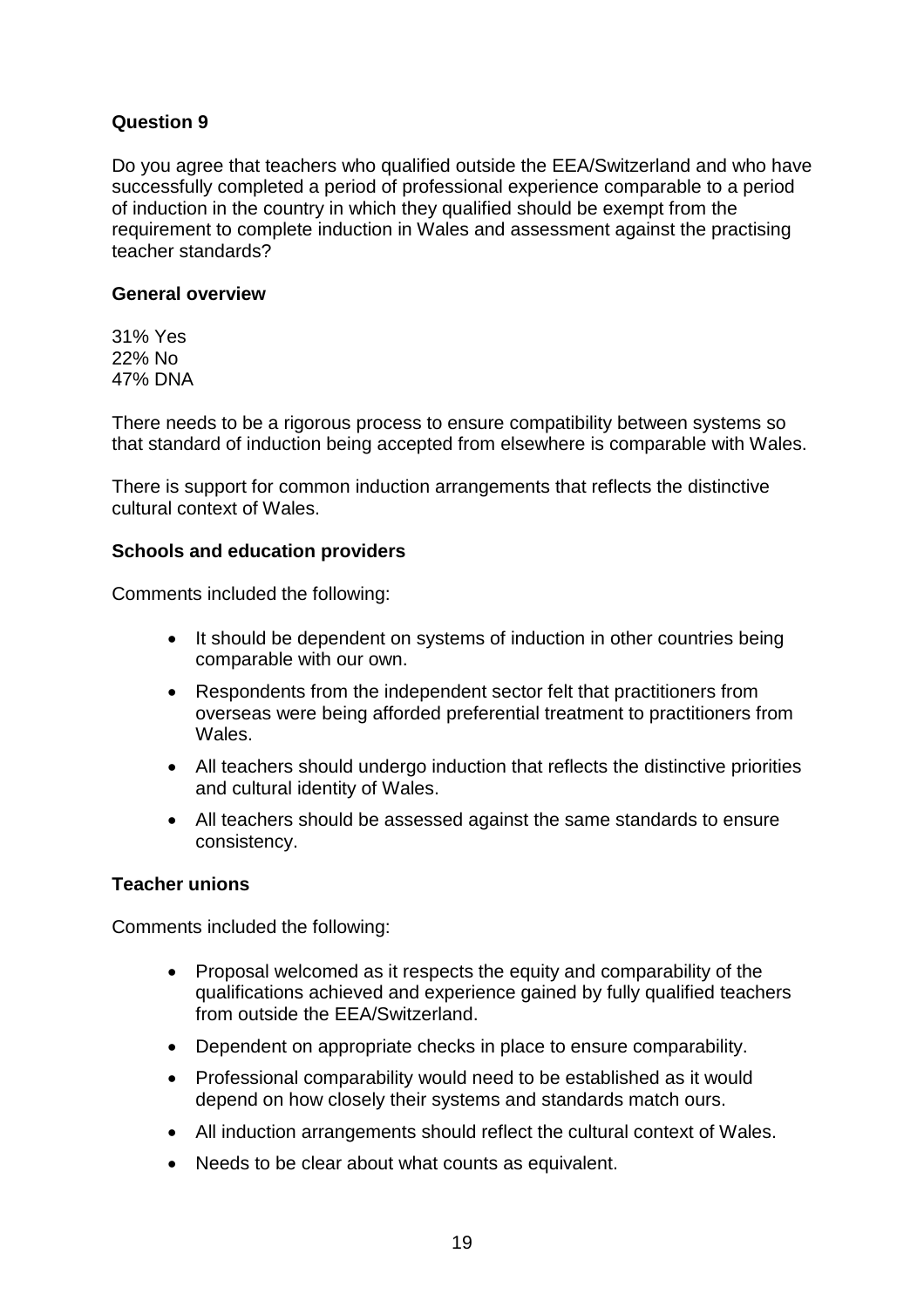## **Local government and national bodies**

Comments included the following:

- Proposal supported as it will remain a requirement to gain QTS.
- Need to take account of the cultural context of Wales.
- How will assessment be carried out?
- Estyn felt that the process would need to be rigorous to ensure necessary evidence of skills, knowledge and understanding.
- The Welsh Independent Schools Council felt it unfairly discriminated against induction arrangements in independent schools.

## **Individuals**

Comments included the following.

- Different sets of standards from other countries was felt to be an issue.
- Also requirements need to be met to ensure the same high standards as other practitioners in Wales, for the ultimate benefit for children.
- Portfolio evidence or a formal induction could be the means of ensuring standards are maintained.

## **Welsh Government response**

The Welsh Government will work closely with the General teaching Council for Wales to determine the arrangements for recognising induction arrangements in other countries. The consultation responses will inform this work.

## **Question 10**

Included in this consultation is the statutory guidance that will support the revised induction regulations. This guidance aims to expand on the Regulations and provide the detail of how induction in Wales should be managed and delivered. If you have any comments about the draft guidance that you would like to be considered, please include these in this section.

## **General overview**

Several respondents commented on the guidance in relation to the recruitment, allocation and deployment of external mentors.

Some respondents felt that the guidance should address difficulties some supply teachers may have, particularly those on short term placements, in having access to support and opportunities to demonstrate they meet all the standards.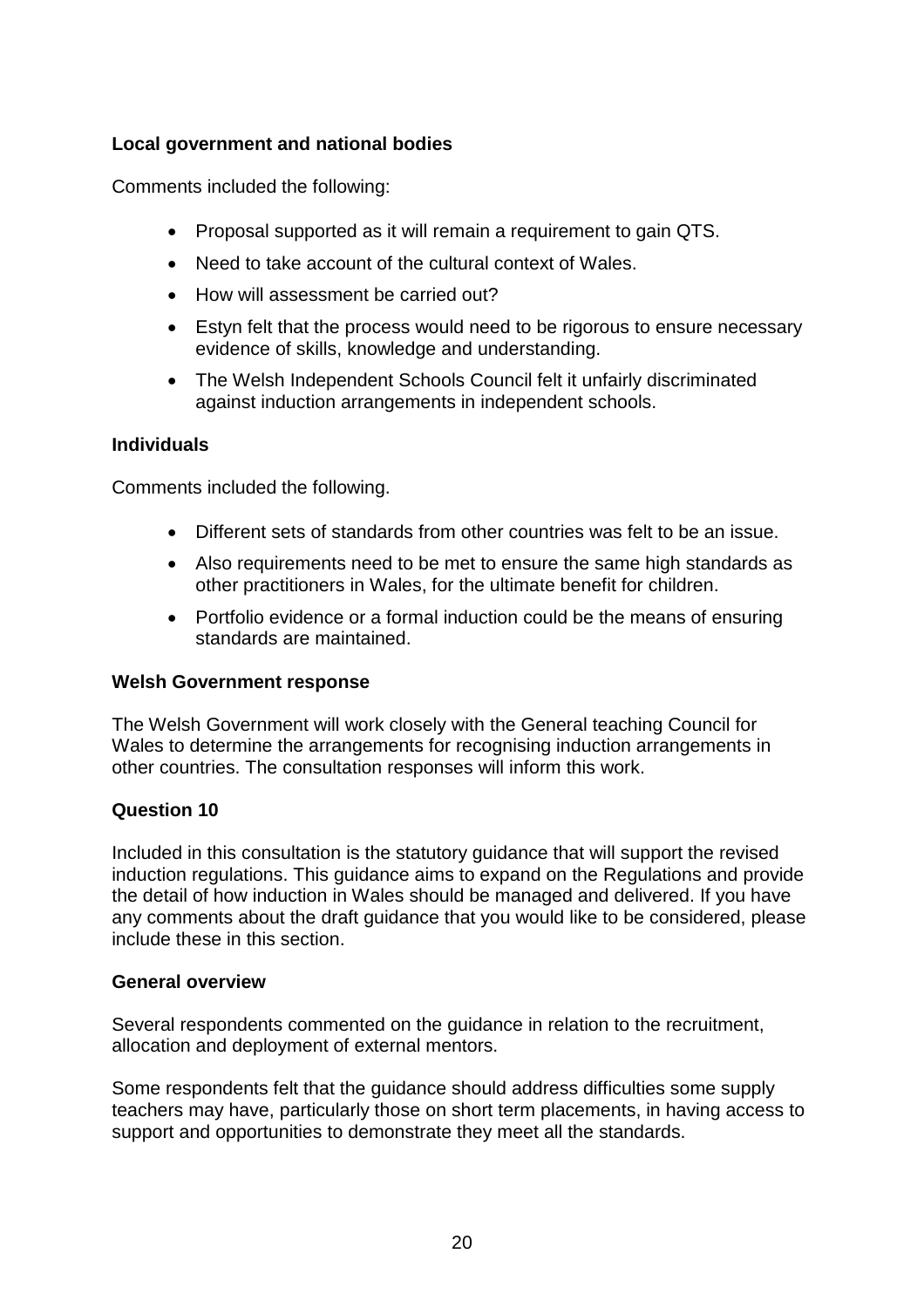Further clarification was sought on detailed arrangements including extensions and managing unsatisfactory performance.

## **Schools and education providers**

Comments included the following:

- The guidance should include a more prominent role for schools in addressing unsatisfactory performance.
- The need for greater clarity over extensions and of the relationship between induction arrangements and participation in the Masters programme.
- Several respondents from the independent school sector expressed concern that the guidance unfairly constrained the ability of independent schools to offer induction.
- There could be confusion over the circumstances for extensions to the induction period.
- More clarity requested on relationship between induction and the Masters programme.

## **Teacher unions**

Comments included the following:

- Enhanced arrangements described in the guidance for supply teachers may serve as a disincentive to schools to employ short term supply teachers undergoing induction.
- The NASUWT requested clarification on the status of a NQT's Qualified Teacher Status if they failed their induction.
- More information was requested to be included in guidance on the moderation procedures.
- UCAC requested that the Welsh language version of the guidance was written in a more gender-neutral style.

## **Local government and national bodies**

- Guidance is clear but will need further information on collection of evidence.
- Guidance should cover arrangements to ensure collaboration across consortia.
- More information required on allocation of external mentors.
- Guidance should refer to training for school-based mentors.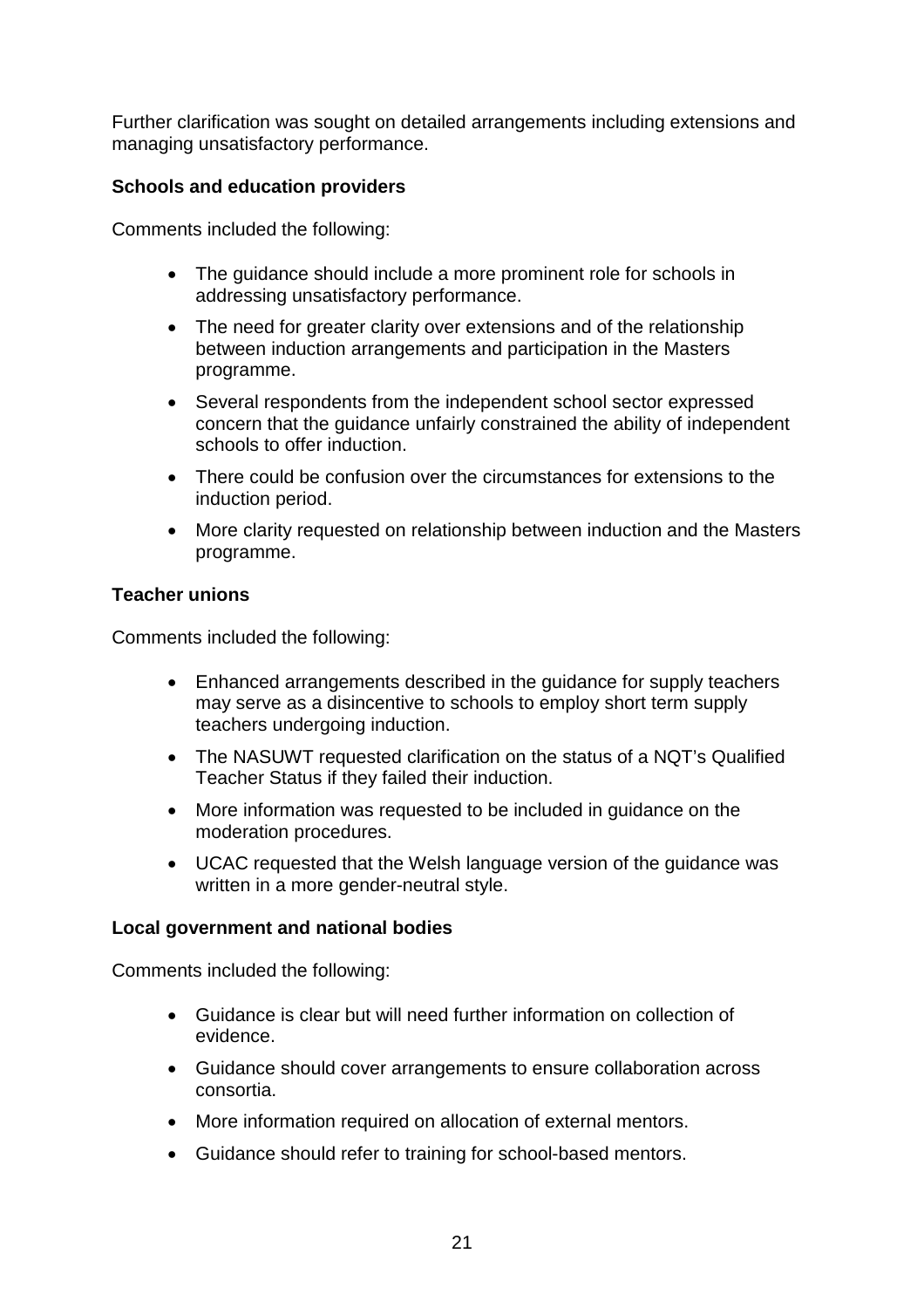- Roles and responsibilities in induction should be clearly set out.
- Strengthen guidance on procedures for addressing unsatisfactory performance.
- Capacity of LAs to support NQTs already stretched.
- How can unattached NQTs access training?

Comments included the following:

- Guidance needed on arrangements for short term supply teachers to address risk of lack of support or opportunities for observation.
- Guidance needs to address the perceived risk of limited opportunities for supply teachers to engage in activities that assist them in providing evidence of meeting the standards.

#### **Welsh Government response**

All the comments were considered and, where possible, reflected in amended guidance. The Welsh Government will work with partners and stakeholders to monitor implementation of revised arrangements and provide additional guidance if required.

#### **Question 11**

We have asked a number of specific questions. If you have any related issues which we have not specifically addressed, please use this space to report them.

#### **General overview**

Responses covered a wide range of issues which are summarised by respondent group below.

#### **Schools and education providers**

- Need to minimise workload for NQTs through gathering evidence for portfolios.
- Limited funding available for cpd activities.
- Funding arrangements unclear.
- Interim assessment at 190 sessions welcomed for supply teachers.
- Difficulties for independent schools in offering induction.
- Professional development opportunities for supply teachers.
- Clarity around induction roles and responsibilities for supply teachers.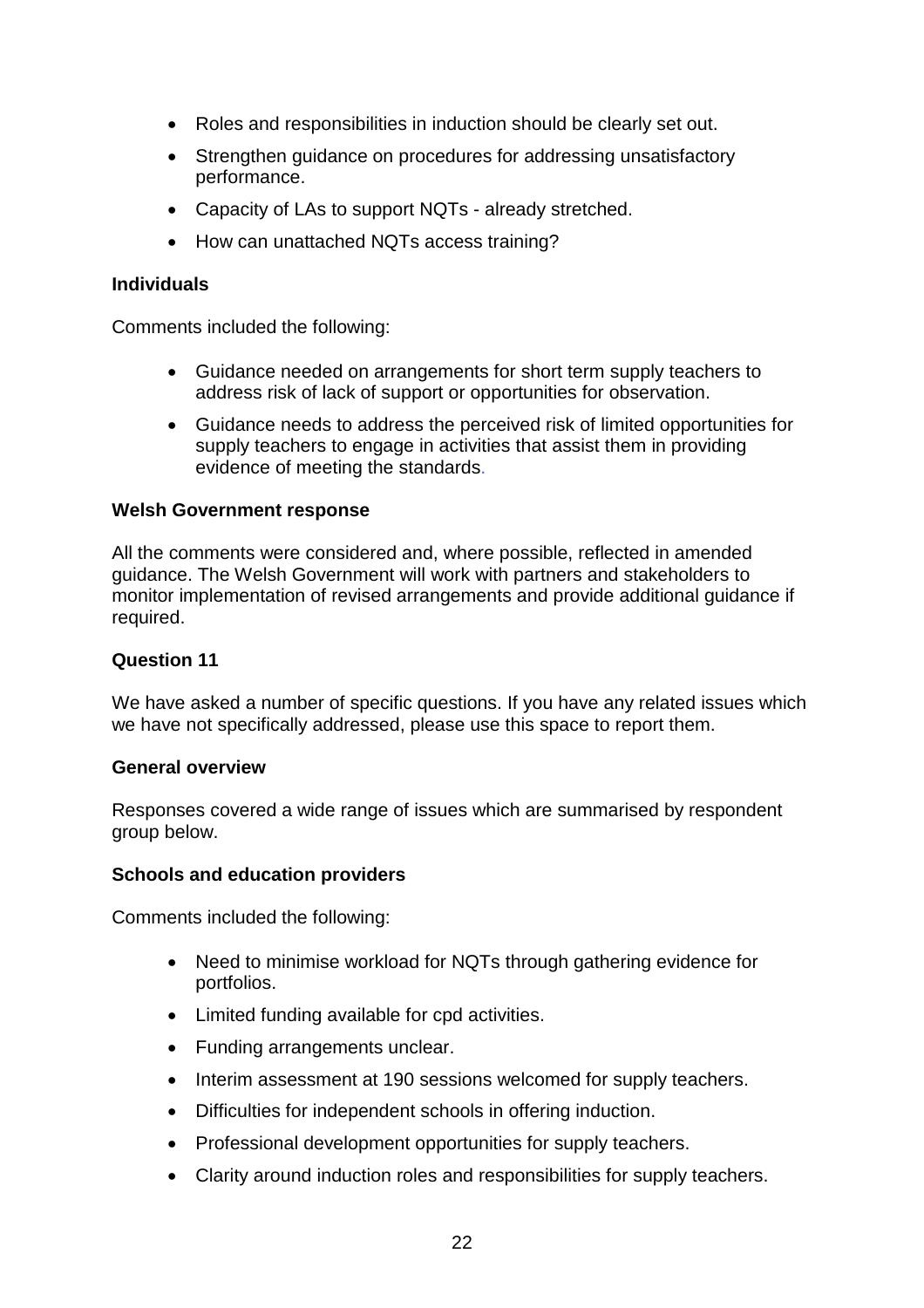• Induction in Further Education institutions not equitable with schools.

## **Teacher unions**

Comments included the following:

- Concern that revised arrangements are being introduced too quickly.
- Request that guidance on dismissal procedures is clarified in light of other related legislation.

## **Local government and national bodies**

Comments included the following:

- Preference for strengthening role of school-based mentors rather than introducing external mentors
- Clarity required around arrangements for NQTs already part way through induction
- Guidance requested on how to ensure NQTs receive entitlement of 10% non-contact time, particularly for supply teachers
- Independent schools concerned that not all local authorities are willing to act as an Appropriate Body for independent schools
- Monitoring important if NQTs to receive a consistent experience

## **Individuals**

Comments included the following:

- New induction arrangements welcomed for NQTs who have previously only been able to secure short term placements.
- Propose that a minimum of one term be served in the same school to support observation and progression.
- What action can be taken with schools who do not offer additional 10% release time and/or appropriate training.

## **Welsh Government response**

All comments have been carefully considered and, where appropriate, taken account of in amendments to the statutory guidance. No changes to the draft regulations were felt to be necessary.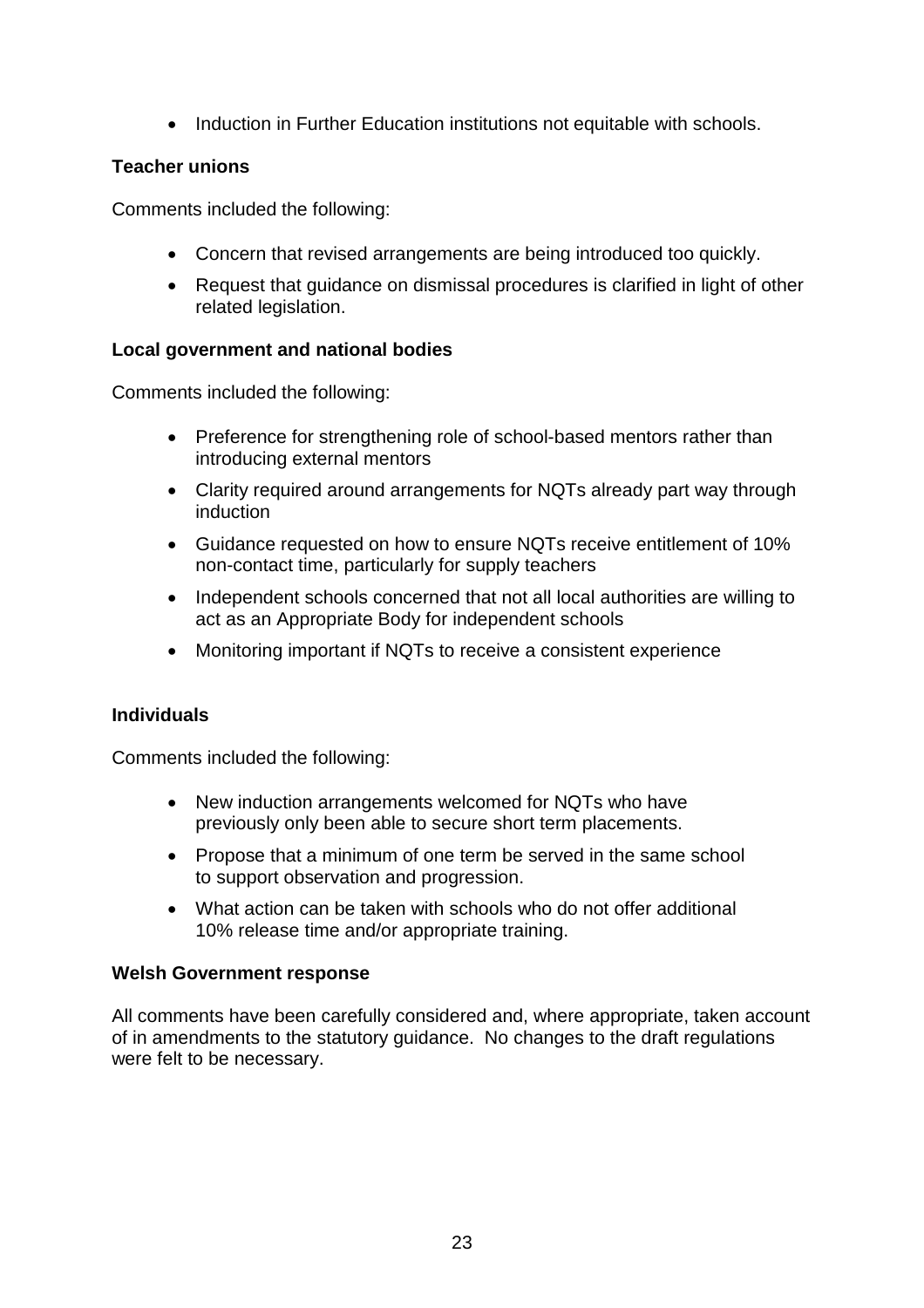#### **Next steps**

The amended Regulations have been approved by the Minister for Education and Skills and were laid before the National Assembly for Wales on 28 June 2012. The Regulations are expected to come in to force on 1 September 2012.

We will strengthen the induction guidance for newly qualified teachers to address concerns raised in the consultation responses and to clarify the processes, roles and responsibilities required by the revised induction arrangements.

We will work closely with the General Teaching Council for Wales to determine the arrangements for recognising induction arrangements in other countries.

We will continue to liaise with partners and stakeholders to monitor implementation of the revised arrangements and provide additional guidance if required.